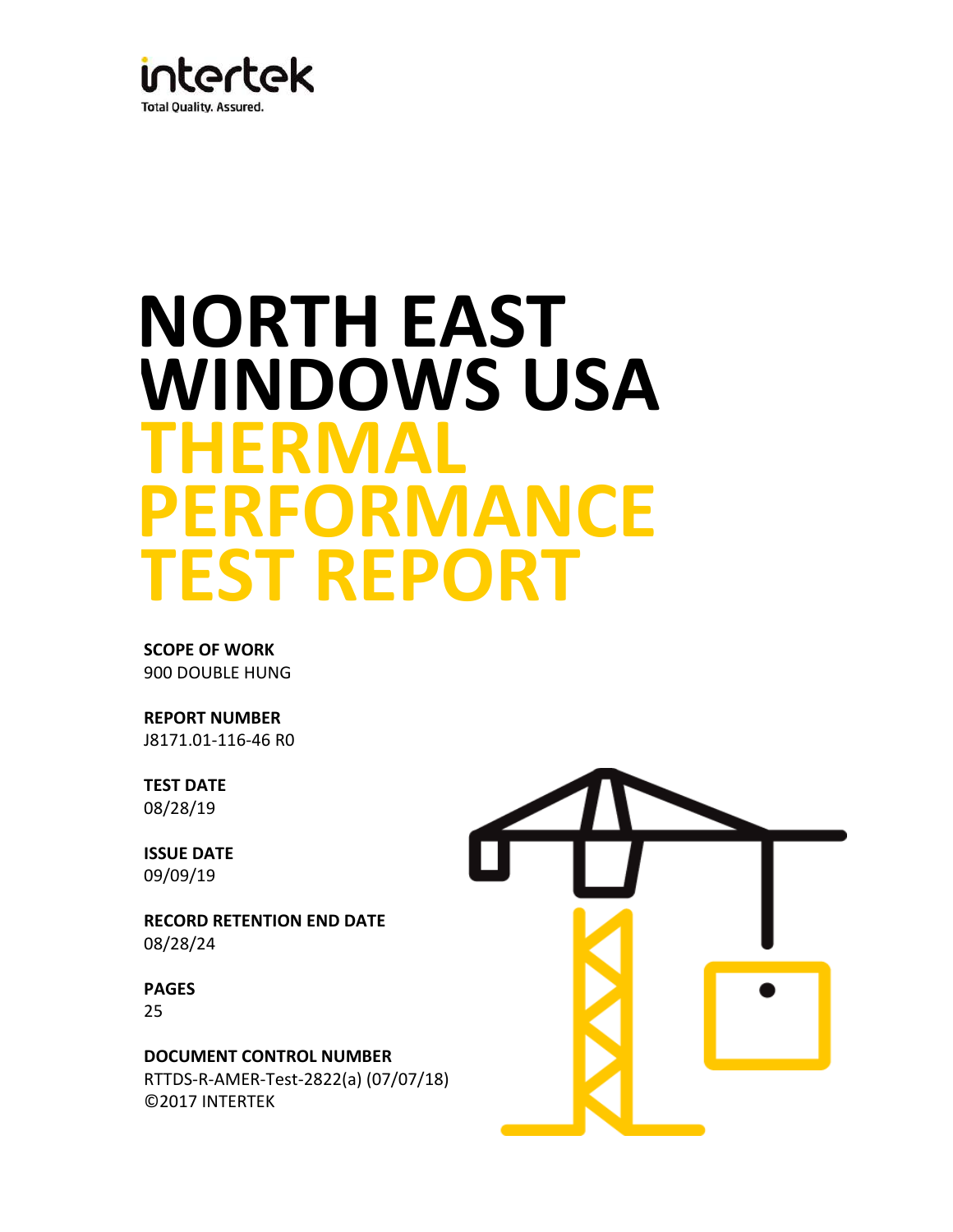

# **TEST REPORT FOR NORTH EAST WINDOWS USA, INC.**

Date: 09/09/19 Report No.: J8171.01-116-46 R0

#### **REPORT ISSUED TO**

**NORTH EAST WINDOWS USA, INC.** One Kees Place Merrick, New York 11566

#### **SECTION 1**

**SCOPE**

## **TYPE: Vertical Slider (Double Hung) SERIES/MODEL: 900 Double Hung**

Intertek Building & Construction (Intertek B&C) was contracted by North East Windows USA, Inc. to evaluate the thermal performance per NFRC 102-2017. The purpose of this testing was to evaluate the U-Factor performance. Results obtained are tested values and were secured by using the designated test method. Testing was conducted at Intertek B&C test facility in York, Pennsylvania. This report does not constitute certification of this product nor an opinion or endorsement by this laboratory.

#### **SECTION 2**

#### **SUMMARY OF TEST RESULTS**

Standardized U-factor (Ust):

0.27 Btu/hr·ft<sup>2</sup>·F (CTS Method)

| For INTERTEK B&C:   |                   |                    |                         |  |  |
|---------------------|-------------------|--------------------|-------------------------|--|--|
| <b>COMPLETED BY</b> | Ryan P. Moser     | <b>REVIEWED BY</b> | Shon W. Einsig          |  |  |
|                     |                   |                    | Technician Team Leader, |  |  |
| <b>TITLE</b>        | Senior Technician | <b>TITLE</b>       | <b>IIRC</b>             |  |  |
|                     |                   |                    |                         |  |  |
| <b>SIGNATURE</b>    |                   | <b>SIGNATURE</b>   |                         |  |  |
| <b>DATE</b>         | 09/09/19          | <b>DATE</b>        | 09/09/19                |  |  |
| RPM:pan             |                   |                    |                         |  |  |

This report is for the exclusive use of Intertek's Client and is provided pursuant to the agreement between Intertek and its Client. Intertek's responsibility and liability are limited to the terms and conditions of the agreement. Intertek assumes no liability to any party, other than to the Client in accordance with the agreement, for any loss, expense or damage occasioned by the use of this report. Only the Client is authorized to permit copying or distribution of this report and then only in its entirety. Any use of the Intertek name or one of its marks for the sale or advertisement of the tested material, product or service must first be approved in writing by Intertek. The observations and test results in this report are relevant only to the sample(s) tested. This report by itself does not imply that the material, product, or service is or has ever been under an Intertek certification program.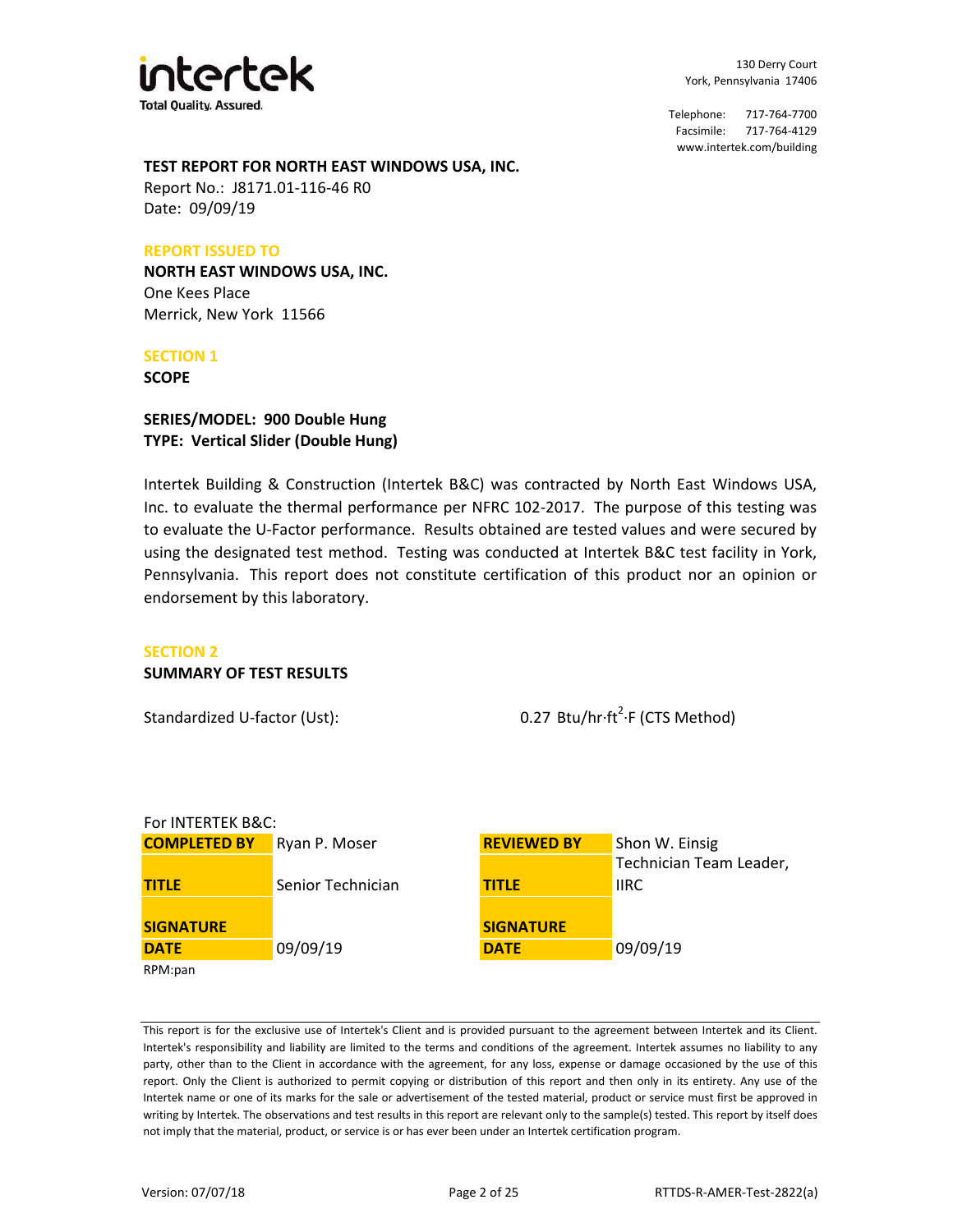

# **TEST REPORT FOR NORTH EAST WINDOWS USA, INC.**

Date: 09/09/19 Report No.: J8171.01-116-46 R0

## **SECTION 3**

#### **TEST SPECIMEN SUMMARY**

| <b>SERIES/MODEL</b>                                                                               | 900 Double Hung                                |  |
|---------------------------------------------------------------------------------------------------|------------------------------------------------|--|
| <b>TYPE</b>                                                                                       | Vertical Slider (Double Hung)                  |  |
| <b>OVERALL SIZE</b>                                                                               | 47-1/4" x 59" (1200 mm x 1499 mm) (Model Size) |  |
| <b>NFRC STANDARD SIZE</b>                                                                         | 47.2" x 59.1" (1200 mm wide x 1500 mm high)    |  |
| <b>TEST SAMPLE SUBMITTED BY</b>                                                                   | Client                                         |  |
|                                                                                                   |                                                |  |
| Validation for Recertification (Production Line Unit) & Plant<br><b>TEST SAMPLE SUBMITTED FOR</b> |                                                |  |
|                                                                                                   | Qualification                                  |  |

## **SECTION 4**

#### **TEST METHOD**

The specimens were evaluated in accordance with the following:

**NFRC 102-2017**, Procedure for Measuring the Steady-State Thermal Transmittance of Fenestration Systems

#### **SECTION 5**

#### **MATERIAL SOURCE/INSTALLATION**

The test specimen was provided by the client. Representative samples of the test specimen will be retained by Intertek B&C for a minimum of two and half years from the submittal date to the Inspection Agency and no more than 5 years from the test date.

#### **Test Chamber Installation**

The test sample was installed in a vertical orientation, the exterior of the specimen was exposed to the cold side.

#### **SECTION 6**

#### **LIST OF OFFICIAL OBSERVERS**

| <b>NAME</b>    | <b>COMPANY</b> |
|----------------|----------------|
| Ryan P. Moser  | Intertek B&C   |
| Shon W. Einsig | Intertek B&C   |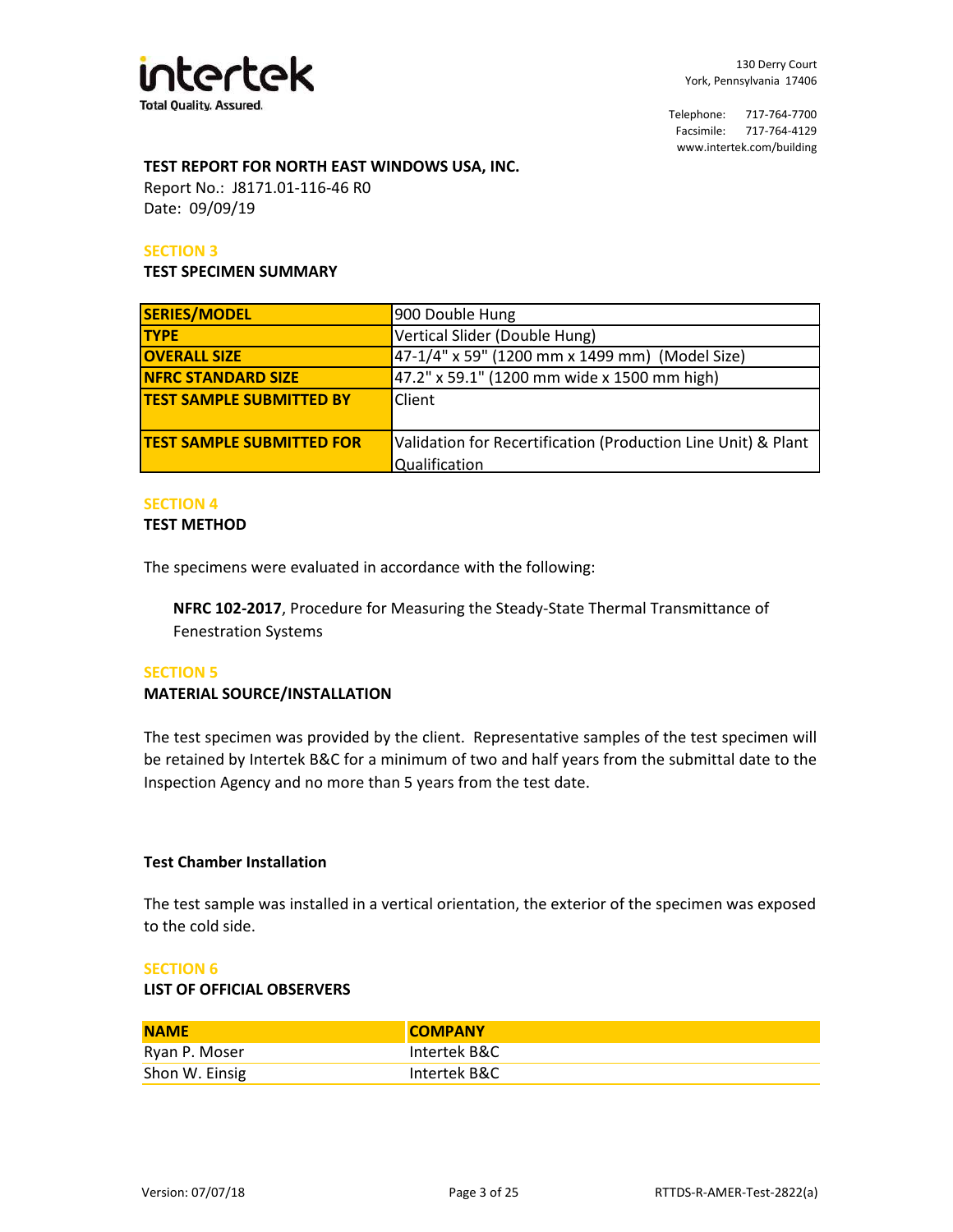

# **TEST REPORT FOR NORTH EAST WINDOWS USA, INC.**

Date: 09/09/19 Report No.: J8171.01-116-46 R0

## **SECTION 7**

**TEST SAMPLE DESCRIPTION**

#### **Frame**

| .                       |                                                 |                              |  |  |  |
|-------------------------|-------------------------------------------------|------------------------------|--|--|--|
| <b>MATERIAL</b>         | VY: Vinyl*                                      |                              |  |  |  |
| <b>SIZE</b>             | 47-1/4" x 59" (Model Size)                      |                              |  |  |  |
| <b>DAYLIGHT OPENING</b> | N/A                                             | N/A<br><b>GLAZING METHOD</b> |  |  |  |
| <b>EXTERIOR COLOR</b>   | <b>EXTERIOR FINISH</b><br><b>White</b><br>Vinvl |                              |  |  |  |
| <b>INTERIOR COLOR</b>   | <b>INTERIOR FINISH</b><br>White<br>Vinvl        |                              |  |  |  |
| <b>CORNER JOINERY</b>   | Mitered / Welds / Unsealed                      |                              |  |  |  |

\*Jambs contained EPS insulation in exterior cavity

#### **Exterior Sash**

| <b>IMATERIAL</b>        | VY: Vinyl                                                     |  |  |  |  |
|-------------------------|---------------------------------------------------------------|--|--|--|--|
| <b>SIZE</b>             | 43-3/4" x 28-1/8"                                             |  |  |  |  |
| <b>DAYLIGHT OPENING</b> | 40-1/2" x 24-7/8"<br><b>GLAZING METHOD</b><br><b>Exterior</b> |  |  |  |  |
| <b>EXTERIOR COLOR</b>   | White<br><b>EXTERIOR FINISH</b><br>Vinyl                      |  |  |  |  |
| <b>INTERIOR COLOR</b>   | White<br><b>INTERIOR FINISH</b><br>Vinyl                      |  |  |  |  |
| <b>CORNER JOINERY</b>   | Mitered / Welds / Unsealed                                    |  |  |  |  |

# **Interior Sash**

| <b>MATERIAL</b>         | VI: Vinyl with Interlock Reinforced with Aluminum             |  |  |  |  |
|-------------------------|---------------------------------------------------------------|--|--|--|--|
| <b>SIZE</b>             | 44-3/4" x 29-1/8"                                             |  |  |  |  |
| <b>DAYLIGHT OPENING</b> | 41-1/2" x 25-7/8"<br><b>GLAZING METHOD</b><br><b>Exterior</b> |  |  |  |  |
| <b>EXTERIOR COLOR</b>   | <b>EXTERIOR FINISH</b><br>White<br>Vinyl                      |  |  |  |  |
| <b>INTERIOR COLOR</b>   | <b>INTERIOR FINISH</b><br>White<br>Vinyl                      |  |  |  |  |
| <b>CORNER JOINERY</b>   | Mitered / Welds / Unsealed                                    |  |  |  |  |

## **Glazing Information**

| <b>LAYER 1</b>         | IDS        | AGC Comfort Select 28 (e=0.023*, #2) |                |
|------------------------|------------|--------------------------------------|----------------|
| <b>GAP1</b>            | 0.63"      | <b>P1-S: Duralite Spacer</b>         | $190\%$ Argon* |
| <b>LAYER 2</b>         | <b>IDS</b> | AGC Comfort Select 73 (e=0.148*, #4) |                |
| <b>GAS FILL METHOD</b> |            | Single-Probe Method*                 |                |

\**Stated per Client/Manufacturer N/A Non-Applicable*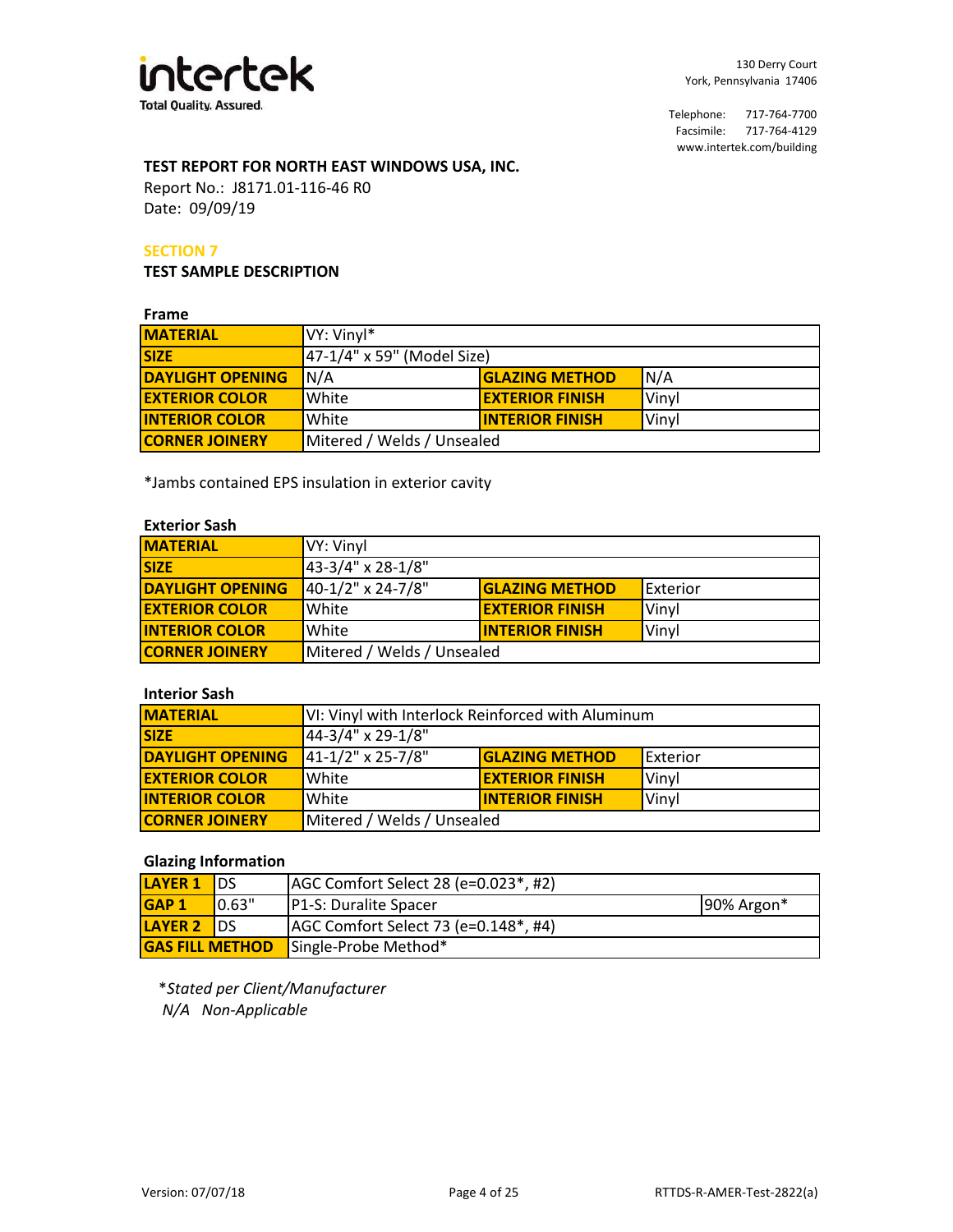

# **TEST REPORT FOR NORTH EAST WINDOWS USA, INC.**

Date: 09/09/19 Report No.: J8171.01-116-46 R0

# **SECTION 7 (CONTINUED)**

## **TEST SAMPLE DESCRIPTION (CONTINUED)**

#### **Weatherstripping**

| <b>DESCRIPTION</b>       | <b>QUANTITY LOCATION</b> |                                          |
|--------------------------|--------------------------|------------------------------------------|
| Polypile with center fin | 2 Rows                   | All stiles and exterior meeting rail     |
| Polypile with center fin | l 1 Row                  | Interior meeting rail, top rail and sill |
| Wrapped foam gasket      | 1 Row                    | <b>Bottom rail</b>                       |

# **Hardware**

| 11 a I uwa I c         |                          |                             |  |
|------------------------|--------------------------|-----------------------------|--|
| <b>DESCRIPTION</b>     | <b>QUANTITY LOCATION</b> |                             |  |
| Plastic cam sweep lock | $\overline{2}$           | Interior meetign rail       |  |
| Plastic keeper         | 2                        | Exterior meetign rail       |  |
| Metal pivot bar<br>4   |                          | Bottom corners of each sash |  |
| Plastic tilt-latch     | 4                        | Top rail of each sash       |  |
| Safety latch           | 2                        | <b>Exterior sash stiles</b> |  |
| Constant force balance | $\overline{4}$           | Two per jambs               |  |
| Vinyl insert           | 1                        | Head                        |  |

# **Drainage**

| <b>DRAINAGE METHOD</b> | <b>SIZE</b>          | <b>QUANTITY</b> | <b>ILOCATION</b>                          |
|------------------------|----------------------|-----------------|-------------------------------------------|
| Weepslot               | 0.38" x 0.13"        | 16              | Bottom corners of eash sash, screen track |
| Diameter weephole      | 0.25"                |                 | Screen track                              |
| Weepslot               | $1.19" \times 0.13"$ | 12              | Sill face                                 |
| Sloped sill            |                      |                 | Sill                                      |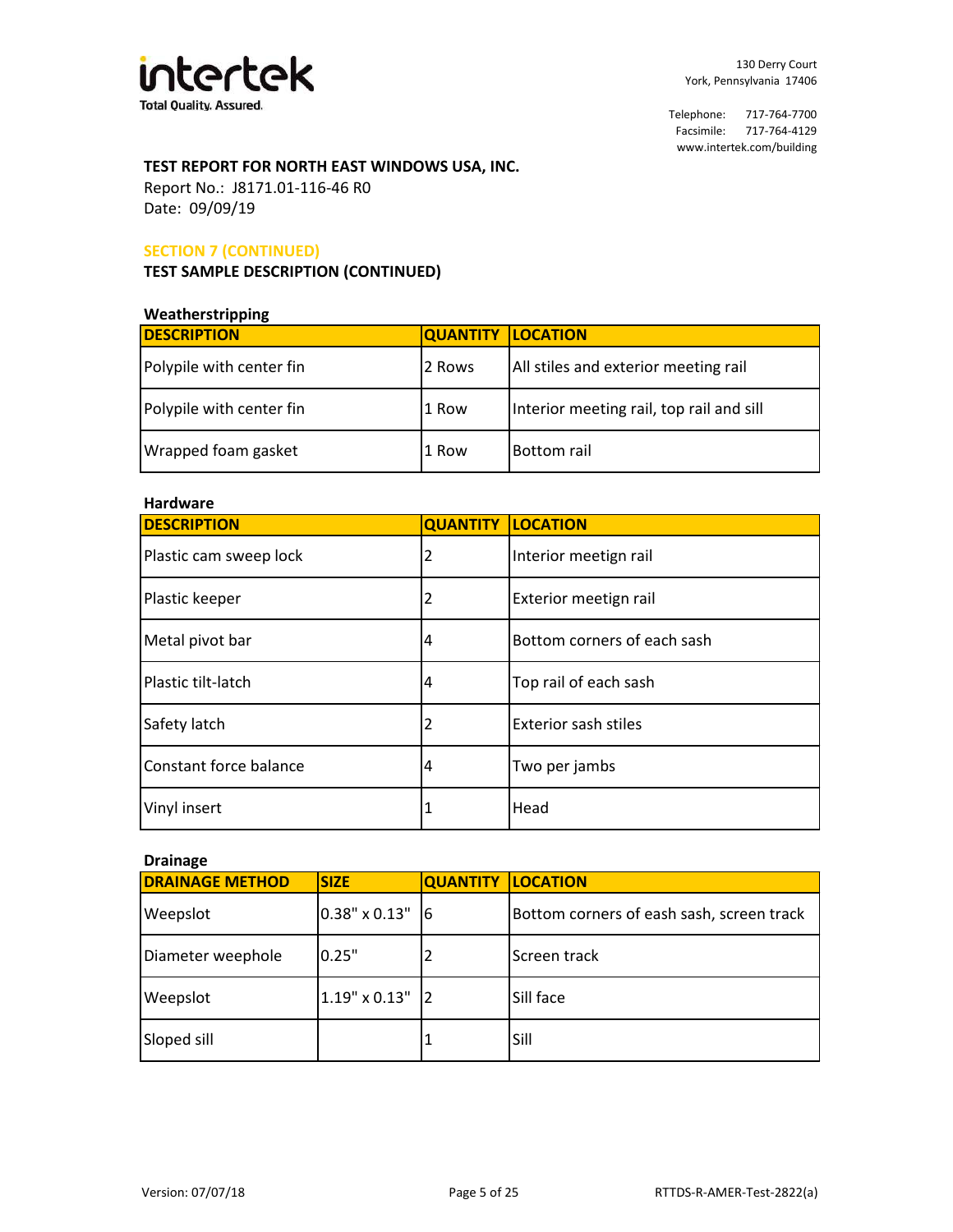

# **TEST REPORT FOR NORTH EAST WINDOWS USA, INC.**

Date: 09/09/19 Report No.: J8171.01-116-46 R0

# **SECTION 8**

# **THERMAL TRANSMITTANCE (U-FACTOR): MEASURED TEST DATA**

### **Heat Flows**

| 1.           | Total Measured Input into Metering Box (Qtotal)           | 448.22 Btu/hr            |                                               |
|--------------|-----------------------------------------------------------|--------------------------|-----------------------------------------------|
| 2.           | Surround Panel Heat Flow (Qsp)                            |                          | 51.64 Btu/hr                                  |
| 3.           | <b>Surround Panel Thickness</b>                           |                          | 4.00 inches                                   |
| 4.           | <b>Surround Panel Conductance</b>                         |                          | 0.0472 Btu/hr $ft^2$ F                        |
| 5.           | Metering Box Wall Heat Flow (Qmb)                         |                          | 8.59 Btu/hr                                   |
| 6.           | EMF vs Heat Flow Equation (equivalent information)        | $0.0124*EMF + -0.206$    |                                               |
| 7.           | Flanking Loss Heat Flow (Qfl)                             |                          | 13.59 Btu/hr                                  |
| 8.           | Net Specimen Heat Loss (Qs)                               | 374.40 Btu/hr            |                                               |
| <b>Areas</b> |                                                           |                          |                                               |
| 1.           | Test Specimen Projected Area (As)                         | 19.36 $\text{ft}^2$      |                                               |
| 2.           | Test Specimen Interior Total (3-D) Surface Area (Ah)      | 23.46 $ft^2$             |                                               |
| 3.           | Test Specimen Exterior Total (3-D) Surface Area (Ac)      | 23.55 $ft^2$             |                                               |
| 4.           | Metering Box Opening Area (Amb)                           | 36.11 $\text{ft}^2$      |                                               |
| 5.           | Metering Box Baffle Area (Ab1)                            | 33.94 $ft^2$             |                                               |
| 6.           | Surround Panel Interior Exposed Area (Asp)                | 16.75 $ft^2$             |                                               |
|              | <b>Test Conditions</b>                                    |                          |                                               |
| 1.           | Average Metering Room Air Temperature (th)                | 69.81 F                  |                                               |
| 2.           | Average Cold Side Air Temperature (tc)                    | $-0.40$ F                |                                               |
| 3.           | Average Guard/Environmental Air Temperature               | 71.25 F                  |                                               |
| 4.           | Metering Room Average Relative Humidity                   | 13.95 %                  |                                               |
| 5.           | Metering Room Maximum Relative Humidity                   | 14.83 %                  |                                               |
| 6.           | Metering Room Minimum Relative Humidity                   | 12.46 %                  |                                               |
| 7.           | Measured Cold Side Wind Velocity (Perpendicular Flow)     | 12.66 mph                |                                               |
| 8.           | Measured Warm Side Wind Velocity (Parallel Flow)          |                          | $N/A$ mph                                     |
| 9.           | Measured Static Pressure Difference Across Test Specimen  | $0.00'' \pm 0.04'' H_2O$ |                                               |
|              | <b>Average Surface Temperatures</b>                       |                          |                                               |
| 1.           | Metering Room Surround Panel                              | 65.58 F                  |                                               |
| 2.           | Cold Side Surround Panel                                  | $0.26$ F                 |                                               |
|              | <b>Results</b>                                            |                          |                                               |
| 1.           | Thermal Transmittance of Test Specimen (Us)               |                          | 0.28 Btu/hr $\cdot$ ft <sup>2</sup> $\cdot$ F |
| 2.           | Standardized Thermal Transmittance of Test Specimen (Ust) |                          | 0.27 Btu/hr $\cdot$ ft <sup>2</sup> $\cdot$ F |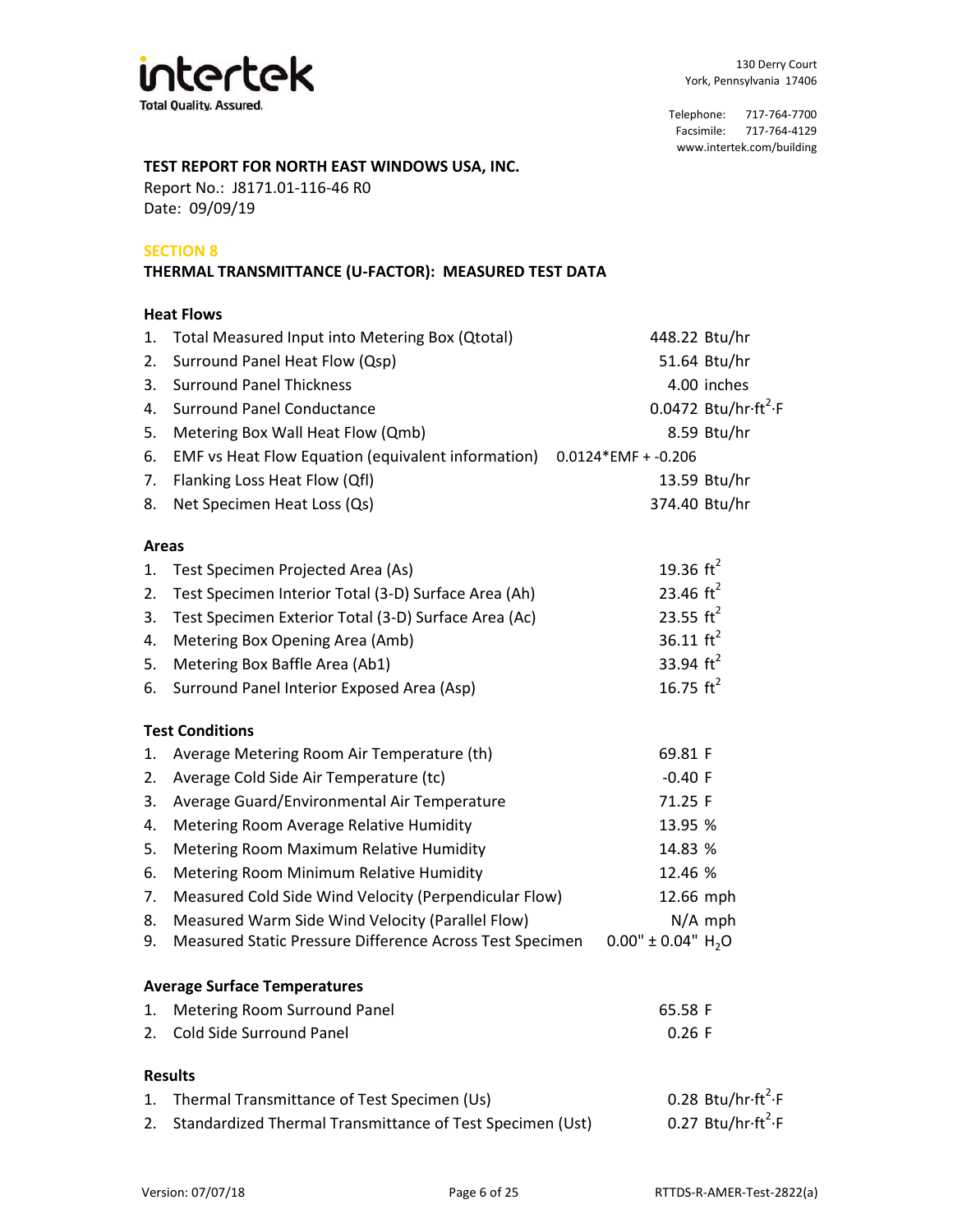

# **TEST REPORT FOR NORTH EAST WINDOWS USA, INC.**

Date: 09/09/19 Report No.: J8171.01-116-46 R0

# **SECTION 9**

## **THERMAL TRANSMITTANCE (U-FACTOR): CALCULATED TEST DATA**

## **CTS Method Results**

| 1. | Warm Side Emittance of Glass (e1)                     | 0.84                                                             |
|----|-------------------------------------------------------|------------------------------------------------------------------|
| 2. | <b>Cold Side Emittance of Glass</b>                   | 0.84                                                             |
| 3. | Warm Side Frame Emittance*                            | 0.90                                                             |
| 4. | Cold Side Frame Emittance*                            | 0.90                                                             |
| 5. | Warm Side Sash/Panel/Vent Emittance*                  | 0.90                                                             |
| 6. | Cold Side Sash/Panel/Vent Emittance*                  | 0.90                                                             |
| 7. | Warm Side Baffle Emittance (eb1)                      | 0.92                                                             |
| 8. | Cold Side Baffle Emittance (eb2)                      | N/A                                                              |
| 9. | Equivalent Warm Side Surface Temperature (t1)         | 55.83 F                                                          |
|    | 10. Equivalent Cold Side Surface Temperature (t2)     | 3.37 F                                                           |
|    | 11. Warm Side Baffle Surface Temperature              | 68.81 F                                                          |
|    | 12. Cold Side Baffle Surface Temperature              | N/A F                                                            |
|    | 13. Measured Warm Side Surface Conductance (hh)       | 1.38 Btu/hr $\cdot$ ft <sup>2</sup> $\cdot$ F                    |
|    | 14. Measured Cold Side Surface Conductance (hc)       | 5.12 Btu/hr $ft^2$ -F                                            |
|    | 15. Test Specimen Thermal Conductance (Cs)            | 0.37 Btu/hr $\cdot$ ft <sup>2</sup> $\cdot$ F                    |
|    | 16. Convection Coefficient (Kc)                       | 0.35 Btu/(hr $\cdot$ ft <sup>2</sup> $\cdot$ F <sup>1.25</sup> ) |
|    | 17. Radiative Test Specimen Heat Flow (Qr1)           | 191.61 Btu/hr                                                    |
|    | 18. Conductive Test Specimen Heat Flow (Qc1)          | 182.79 Btu/hr                                                    |
|    | 19. Radiative Heat Flux of Test Specimen (qr1)        | 9.90 Btu/hr $\cdot$ ft <sup>2</sup> $\cdot$ F                    |
|    | 20. Convective Heat Flux of Test Specimen (qc1)       | 9.44 Btu/hr $\cdot$ ft <sup>2</sup> $\cdot$ F                    |
|    | 21. Standardized Warm Side Surface Conductance (hsth) | 1.21 Btu/hr $ft^2$ F                                             |
|    | 22. Standardized Cold Side Surface Conductance (hstc) | 5.28 Btu/hr $ft^2$ -F                                            |
|    | 23. Standardized Thermal Transmittance (Ust)          | 0.27 Btu/hr $\cdot$ ft <sup>2</sup> $\cdot$ F                    |

\**Stated per NFRC 101*

# **SECTION 10**

# **TEST DURATION**

- 1. The environmental systems were started at 06:58 hours, 08/27/19.
- 2. The test parameters were considered stable for two consecutive four hour test periods from 08:28 hours, 08/28/19 to 16:28 hours, 08/28/19.
- The thermal performance test results were derived from 12:28 hours, 08/28/19 to 16:28 3. hours, 08/28/19.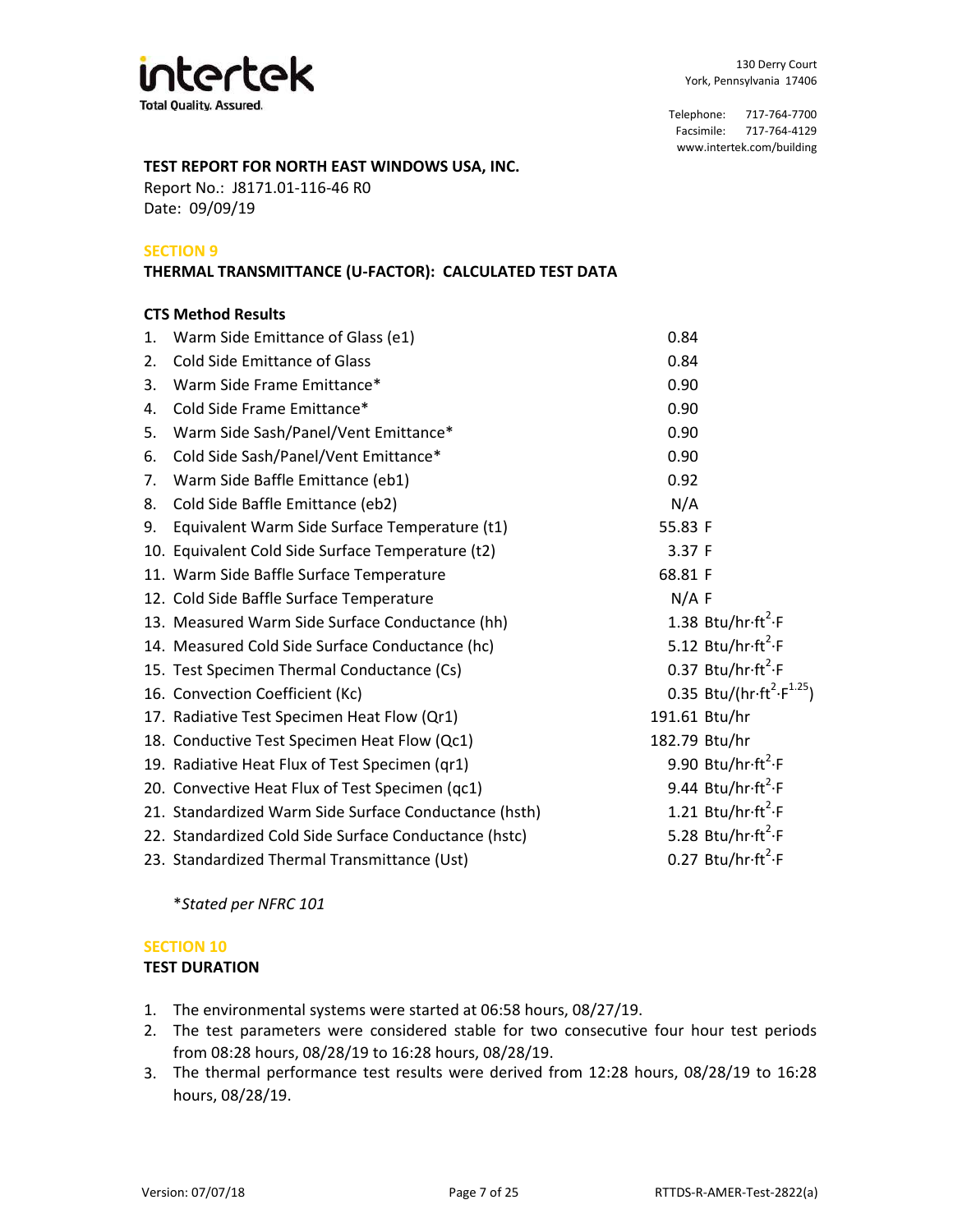

## **TEST REPORT FOR NORTH EAST WINDOWS USA, INC.**

Date: 09/09/19 Report No.: J8171.01-116-46 R0

# **SECTION 11**

#### **GLAZING DEFLECTION**

|                                                                                                   | <b>EXTERIOR SASH</b> | <b>INTERIOR SASH</b> |
|---------------------------------------------------------------------------------------------------|----------------------|----------------------|
| <b>IEDGE GAP WIDTH</b>                                                                            | 0.63"                | 0.63"                |
| <b>ESTIMATED CENTER GAP WIDTH upon receipt of</b><br>specimen in laboratory (after stabilization) | 0.66"                | 0.78"                |
| <b>CENTER GAP WIDTH</b> at laboratory ambient<br>conditions on day of testing                     | 0.66"                | 0.78"                |
| <b>CENTER GAP WIDTH at test conditions</b>                                                        | 0.56"                | 0.66"                |

# *Glass collapse determined using a digital glass and air space meter*

The sample was inspected for the formation of frost or condensation, which may influence the surface temperature measurements. The sample showed no evidence of condensation/frost at the conclusion of the test.

"This test method does not include procedures to determine the heat flow due to either air movement through the specimen or solar radiation effects. As a consequence, the thermal transmittance results obtained do not reflect performances which are expected from field installations due to not accounting for solar radiation, air leakage effects, and the thermal bridge effects that have the potential to occur due to the specific design and construction of the fenestration system opening. The latter can only be determined by in-situ measurements. Therefore, it is important to recognize that the thermal transmittance results obtained from this test method are for ideal laboratory conditions and should only be used for fenestration product comparisons and as input to thermal performance analyses which also include solar, air leakage and thermal bridge effects."

Required annual calibrations for the Intertek B&C, 'thermal test chamber' (ICN 000001) in York, Pennsylvania were last conducted in May 2019 in accordance with Intertek B&C calibration procedure. A CTS Calibration verification was performed August 2018. A Metering Box Wall Transducer and Surround Panel Flanking Loss Characterization was performed August 2018.

The reported Standardized Thermal Transmittance (Ust) was determined using CTS Method, per Section 9.2(A) of NFRC 102.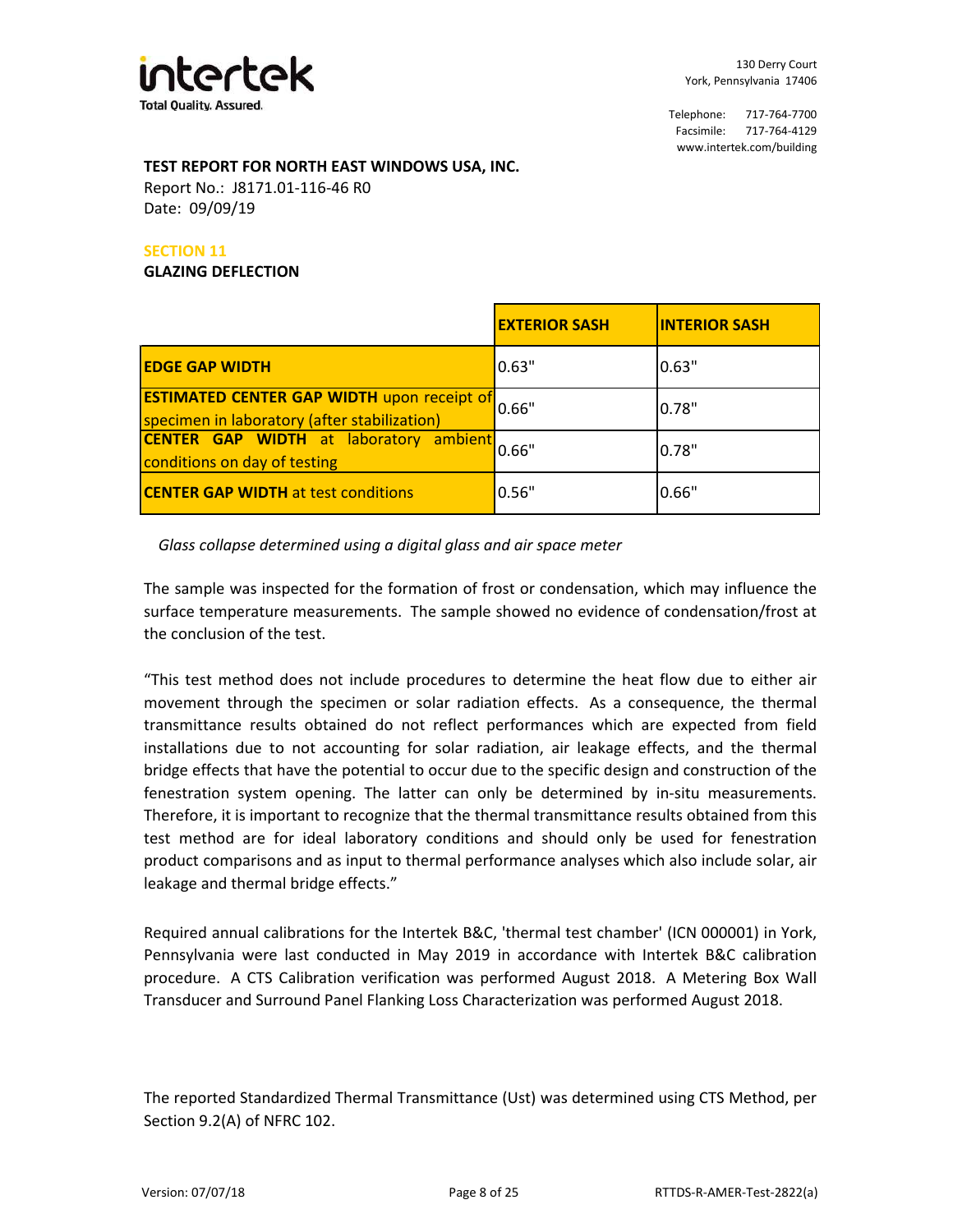

## **TEST REPORT FOR NORTH EAST WINDOWS USA, INC.**

Date: 09/09/19 Report No.: J8171.01-116-46 R0

# **SECTION 12**

# **CTS CALIBRATION DATA**

| 05/05/17                                                                                                                                                                                                                                                                                                                                               |
|--------------------------------------------------------------------------------------------------------------------------------------------------------------------------------------------------------------------------------------------------------------------------------------------------------------------------------------------------------|
| 21.53 $\text{ft}^2$                                                                                                                                                                                                                                                                                                                                    |
| 0.42 Btu/hr $\cdot$ ft <sup>2</sup> $\cdot$ F                                                                                                                                                                                                                                                                                                          |
| 69.80 F                                                                                                                                                                                                                                                                                                                                                |
| $-0.40$ F                                                                                                                                                                                                                                                                                                                                              |
| 54.32 F                                                                                                                                                                                                                                                                                                                                                |
| 3.79 F                                                                                                                                                                                                                                                                                                                                                 |
| 0.35 Btu/(hr $\cdot$ ft <sup>2</sup> $\cdot$ F <sup>1.25</sup> )                                                                                                                                                                                                                                                                                       |
| 5.12 Btu/hr $\cdot$ ft <sup>2</sup> $\cdot$ F                                                                                                                                                                                                                                                                                                          |
| 0.31 Btu/hr $\cdot$ ft <sup>2</sup> $\cdot$ F                                                                                                                                                                                                                                                                                                          |
| 1. CTS Test Date<br><b>CTS Size</b><br>3. CTS Glass/Core Conductance<br>4. Warm Side Air Temperature<br>5. Cold Side Air Temperature<br>6. Warm Side Average Surface Temperature<br>7. Cold Side Average Surface Temperature<br>8. Convection Coefficient (Kc)<br>9. Measured Cold Side Surface Conductance (hc)<br>10. Measured Thermal Transmittance |

ANSI/NCSL Z540-2-1997 type B uncertainty for this test was 2.15%.

"Ratings included in this report are for submittal to an NFRC licensed IA for certification purposes and are not meant to be used for labeling purposes. Only those values identified on a valid Certification Authorization Report (CAR) are to be used for labeling purposes."

The direction of heat transfer was from the interior (warm side) to the exterior (cold side) of the specimen. The ratings were rounded in accordance to NFRC 601, NFRC Unit and Measurement Policy. The data acquisition frequency is 5 minutes.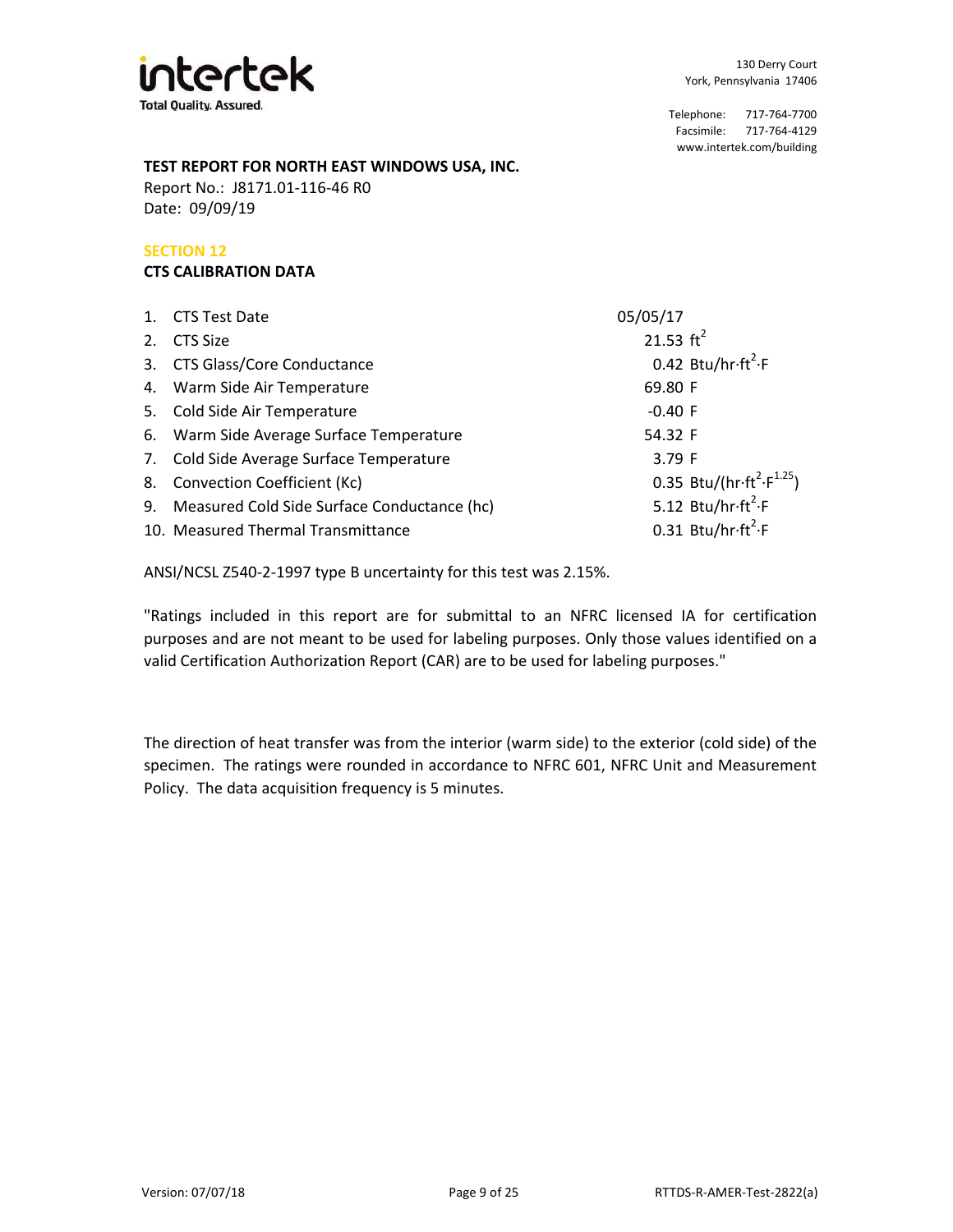

# **TEST REPORT FOR NORTH EAST WINDOWS USA, INC.**

Date: 09/09/19 Report No.: J8171.01-116-46 R0

#### **SECTION 13**

#### **SURROUND PANEL WIRING DIAGRAM**

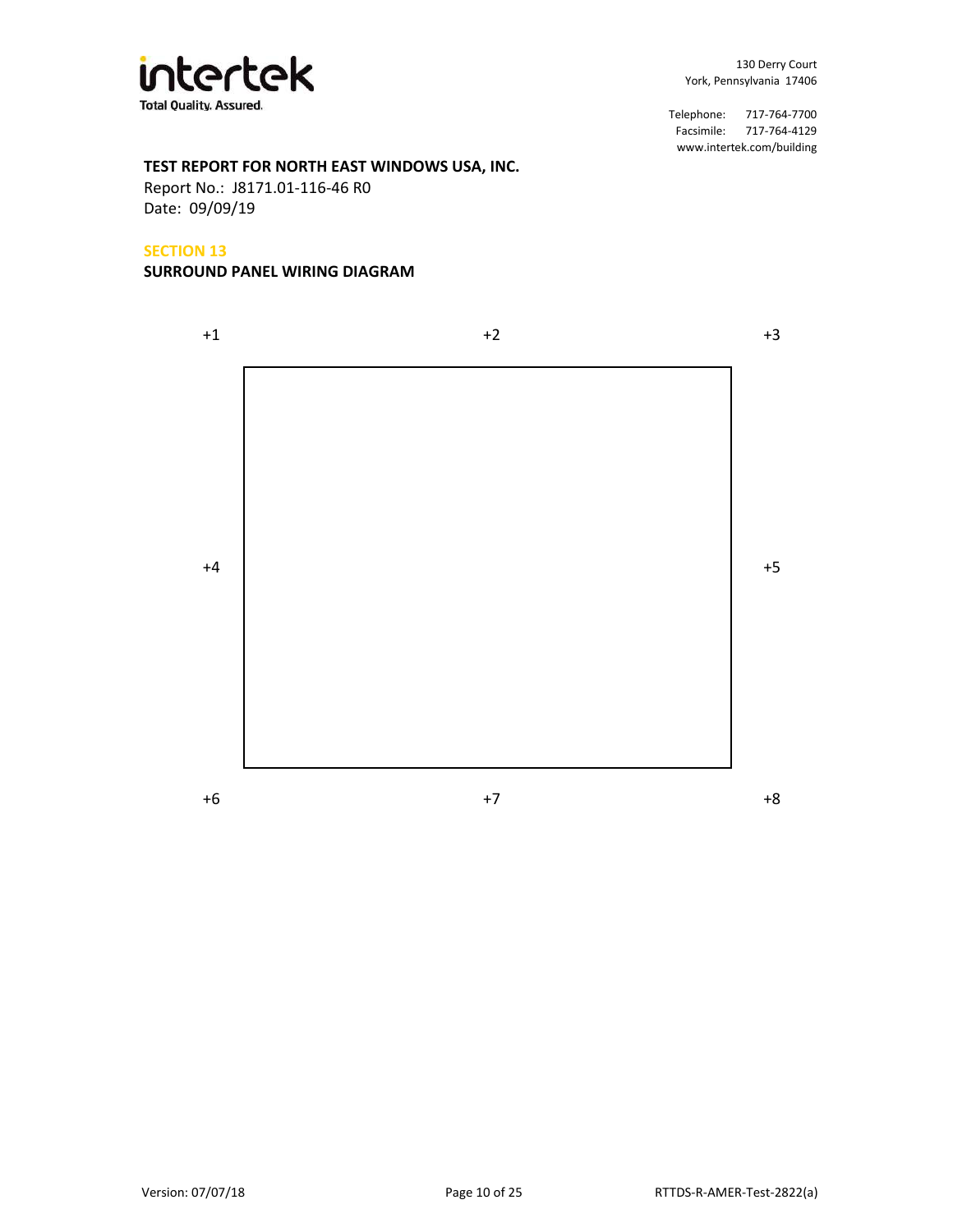

# **TEST REPORT FOR NORTH EAST WINDOWS USA, INC.**

Date: 09/09/19 Report No.: J8171.01-116-46 R0

## **SECTION 14**

#### **BAFFLE WIRING DIAGRAM**

| $^{\rm +1}$ | $+2$  | $+3$  |
|-------------|-------|-------|
| $+4$        | $+5$  | $+6$  |
| $+7$        | $+8$  | $+9$  |
| $+10\,$     | $+11$ | $+12$ |
| $+13$       | $+14$ | $+15$ |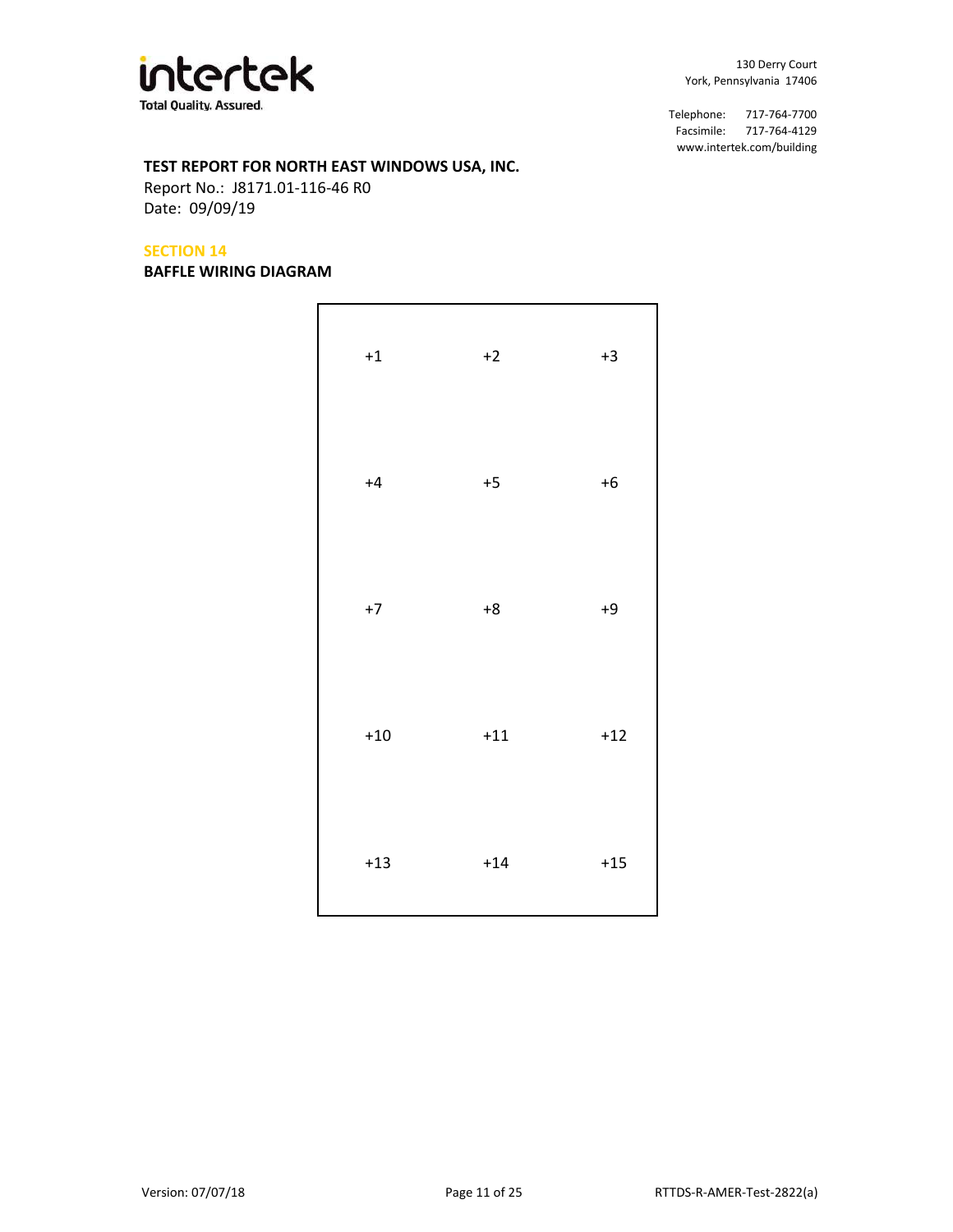

# **TEST REPORT FOR NORTH EAST WINDOWS USA, INC.**

Date: 09/09/19 Report No.: J8171.01-116-46 R0

#### **SECTION 15**

#### **SUBMITTAL FORM AND DRAWINGS**

The test specimen drawings which follow have been reviewed by Intertek B&C and are representative of the test specimen(s) reported herein. Test specimen construction was verified by Intertek B&C per the drawings included in this report. Any deviations are documented herein or on the drawings.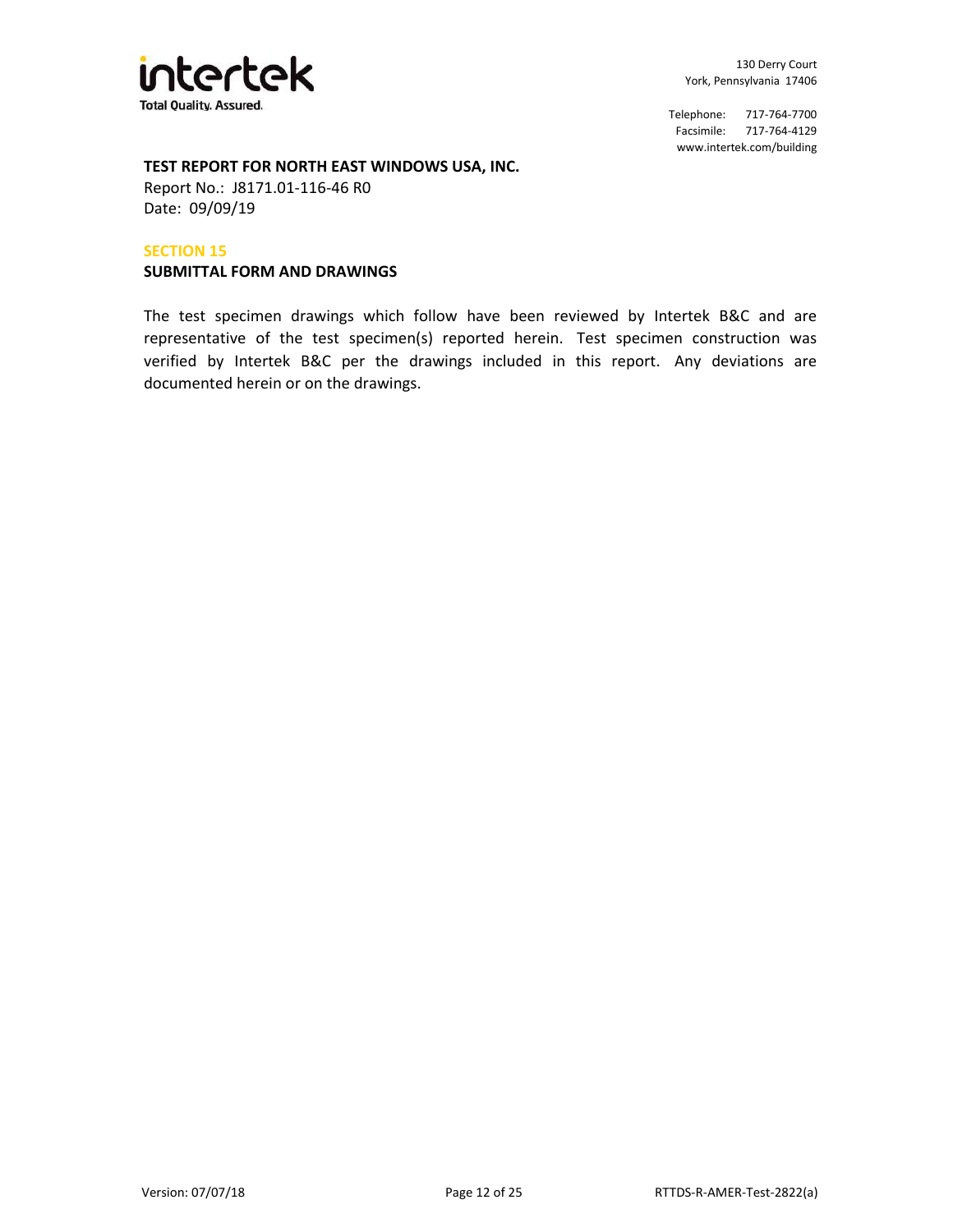| <b>NFRC PRODUCT CERTIFICATION PROGRAM</b><br><b>NFRC</b>                                                                                                                                                                                                                                                                                                                                                                                                                                                                                      |
|-----------------------------------------------------------------------------------------------------------------------------------------------------------------------------------------------------------------------------------------------------------------------------------------------------------------------------------------------------------------------------------------------------------------------------------------------------------------------------------------------------------------------------------------------|
| <b>Submittal Form for Test Samples</b>                                                                                                                                                                                                                                                                                                                                                                                                                                                                                                        |
| For use by Manufacturers, Lineal Suppliers and<br>National Fenestration<br>Fabricators<br>Rating Council®                                                                                                                                                                                                                                                                                                                                                                                                                                     |
| 1. Information on Production of the Test Sample (complete ALL fields):                                                                                                                                                                                                                                                                                                                                                                                                                                                                        |
| Manufacturer: NoRTH EAST WINDOWS (KA) Date of sample manufacture:<br>Plant Address where manufactured: / KEES FACE                                                                                                                                                                                                                                                                                                                                                                                                                            |
| State: $\frac{\lambda 1}{4}$ Zip Code: $\frac{11566}{400}$<br>MERRICK<br>City:<br>Phone: $214 - 565 - 0593$ Fax:<br>ASSOCIATED LABS<br>Name of IA:                                                                                                                                                                                                                                                                                                                                                                                            |
| 2. Product Information (complete APPLICABLE fields):<br>Product/Operator Type<br>Existing Product Line ID (CPD) No.: $\sqrt{E W - A} - Z$ (Table 4-3 of NFRC 100):<br>VERTICAL SUDER<br>Series/Model: DH 900                                                                                                                                                                                                                                                                                                                                  |
| 3. Test sample is being submitted for (select ONE):                                                                                                                                                                                                                                                                                                                                                                                                                                                                                           |
| a. U Validation for Initial Certification (prototype only) no plant qualification                                                                                                                                                                                                                                                                                                                                                                                                                                                             |
| b. <b>Z</b> Validation for Initial Certification or Recertification (production line unit) & plant qualification                                                                                                                                                                                                                                                                                                                                                                                                                              |
| c. I Plant Qualification Only (production line unit)                                                                                                                                                                                                                                                                                                                                                                                                                                                                                          |
| d. <sup>1</sup> Test Only Alternative (production line unit) & plant qualification                                                                                                                                                                                                                                                                                                                                                                                                                                                            |
| HILIP REIN<br>$\sim$ , as the designated agent for NORTH $\hat{E}$ 15T $\hat{\mu}$ NOOWS $\hat{U}$ SA<br>do hereby attest that the foregoing information is true to the best of my information, knowledge, and belief.<br>Further, if the unit is identified in Section 3 as a production line unit, I hereby authorize the NFRC-accredited<br>testing laboratory to send a copy of the test report to the IA identified above for plant qualification purposes<br>pursuant to the NFRC Product Certifiestion Program.<br>Date:<br>Signature: |
| For Laboratory Use Only<br>1. Laboratory<br>Test Report #:<br>J817<br>2. Date Sample Received:<br>3. Date Sample Tested:<br>By:<br>蕲<br>4. Modifications made:                                                                                                                                                                                                                                                                                                                                                                                |
|                                                                                                                                                                                                                                                                                                                                                                                                                                                                                                                                               |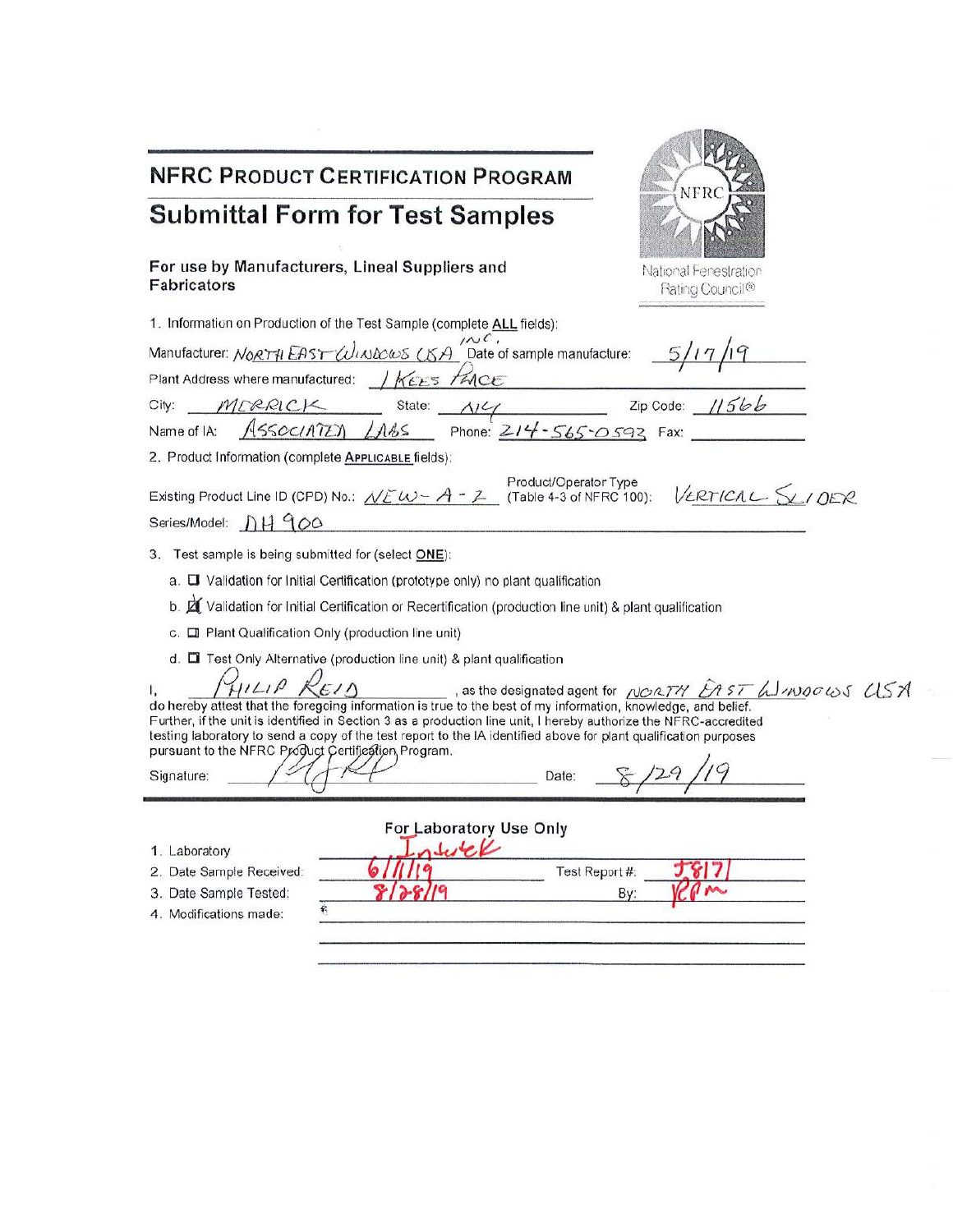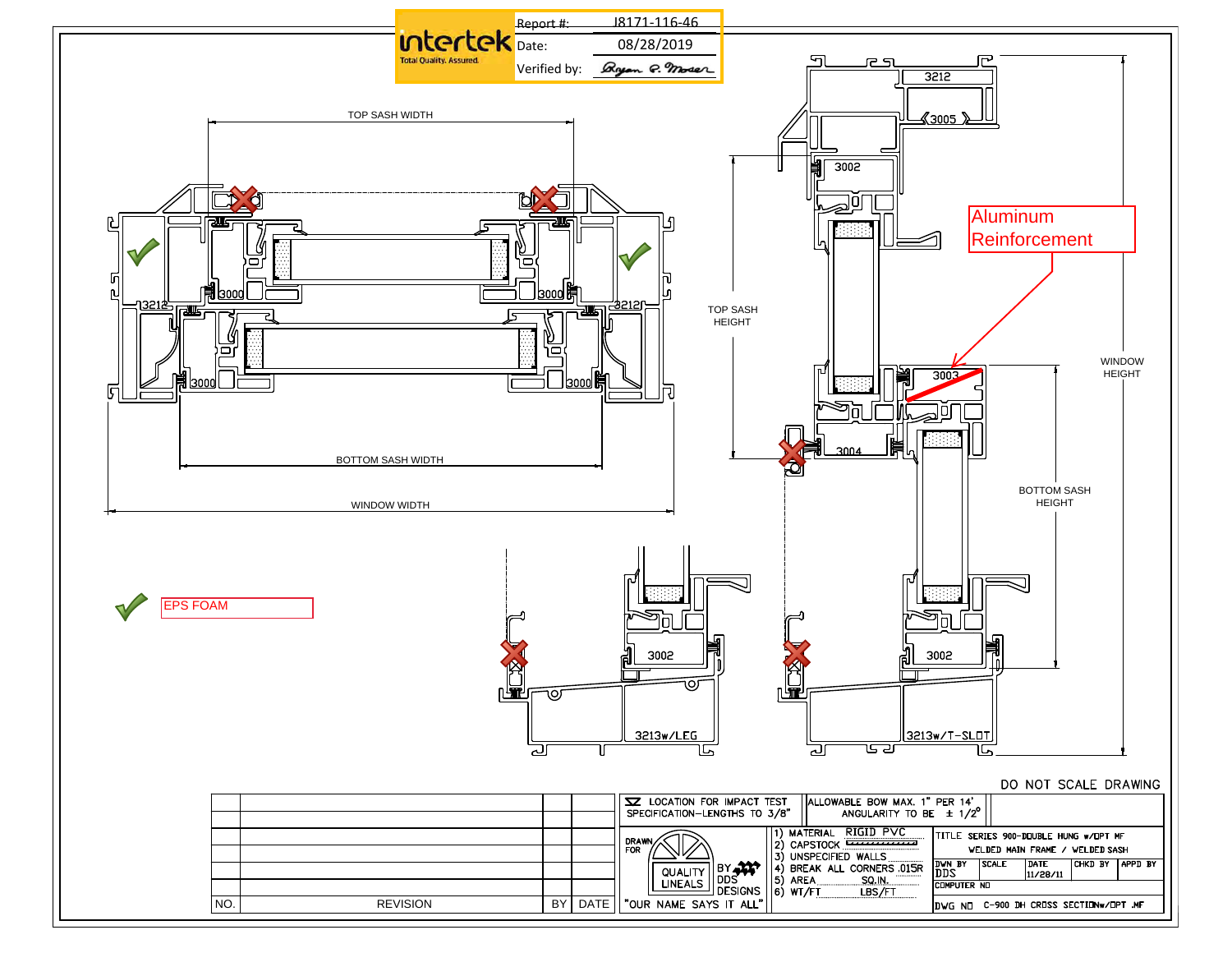

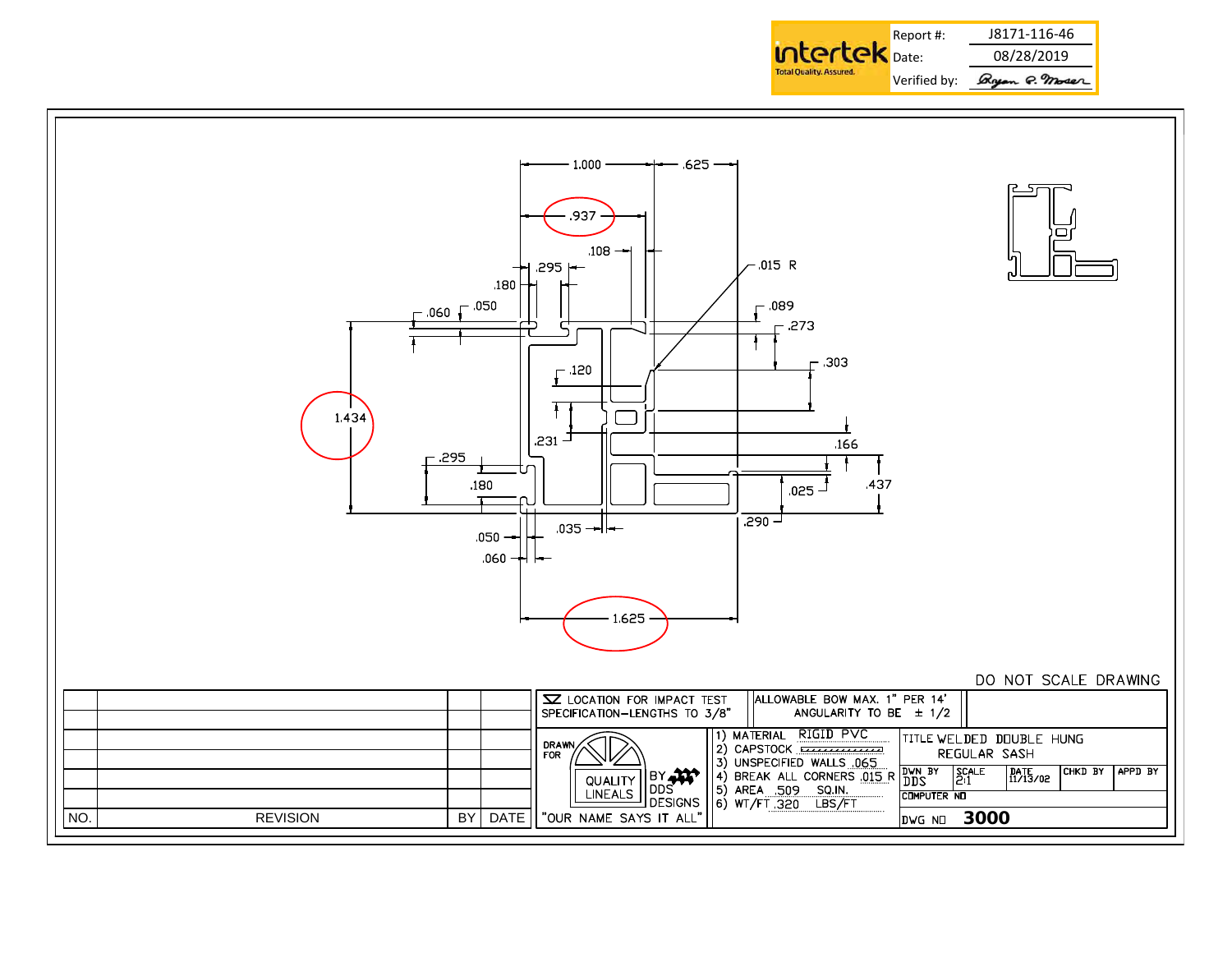

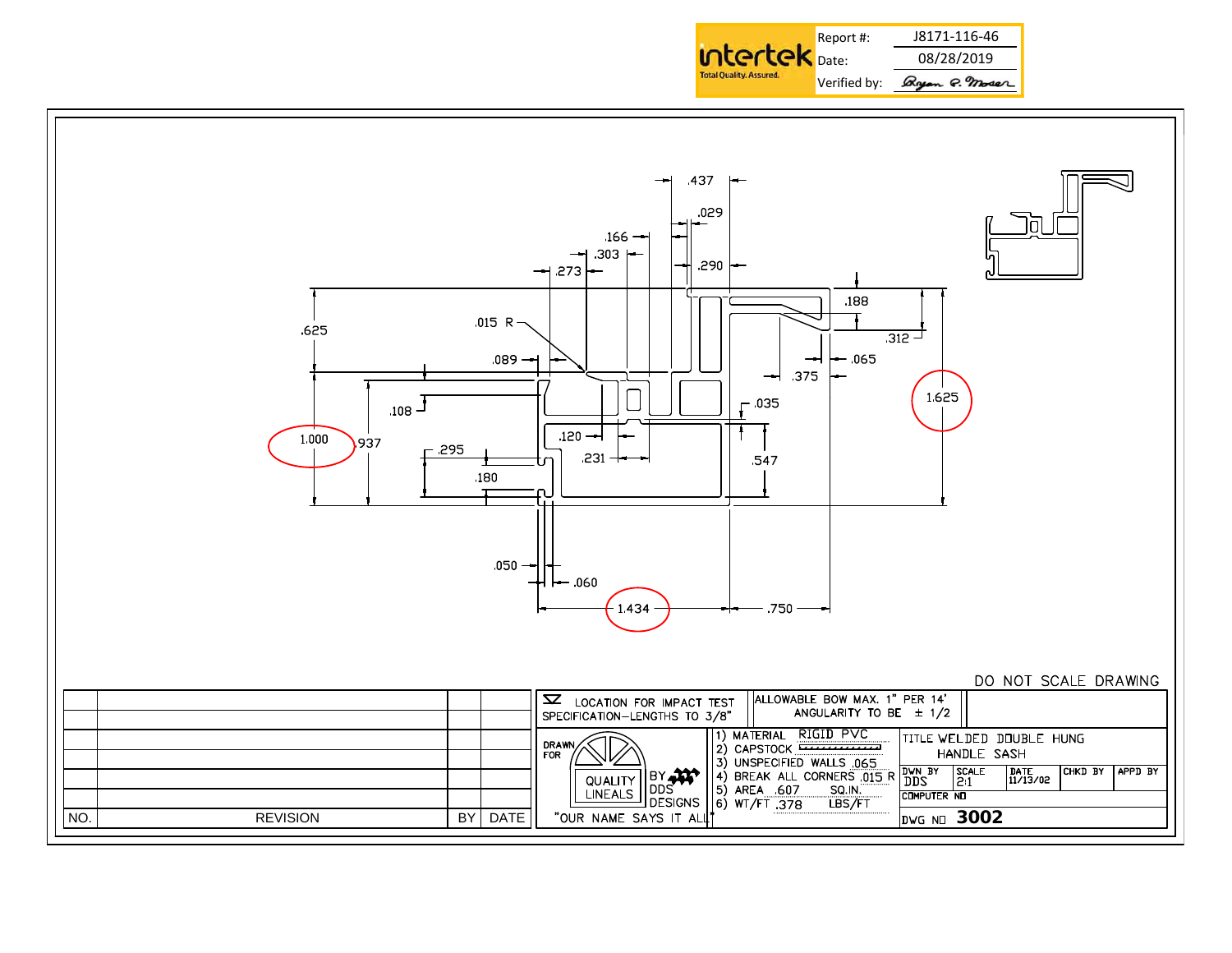

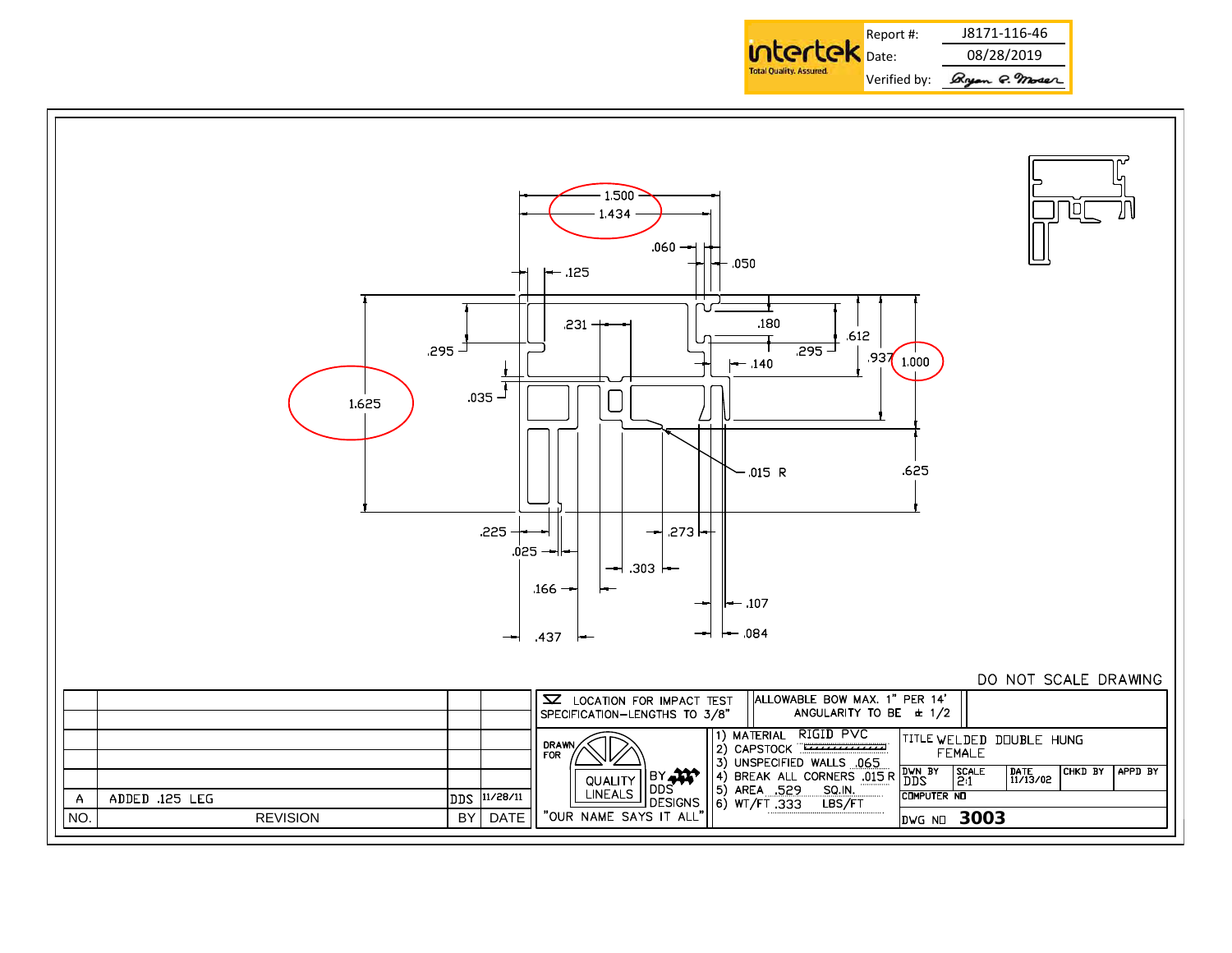

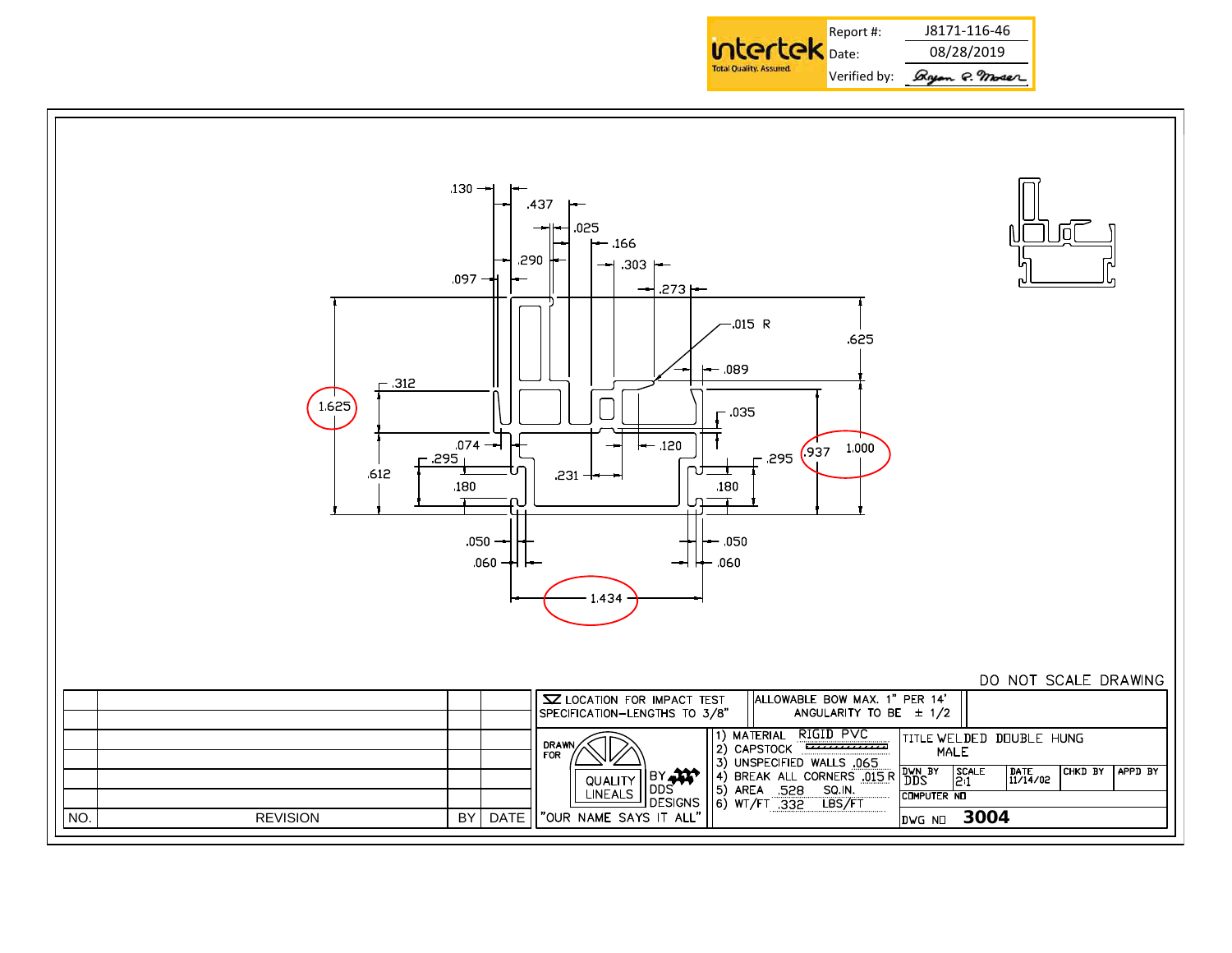

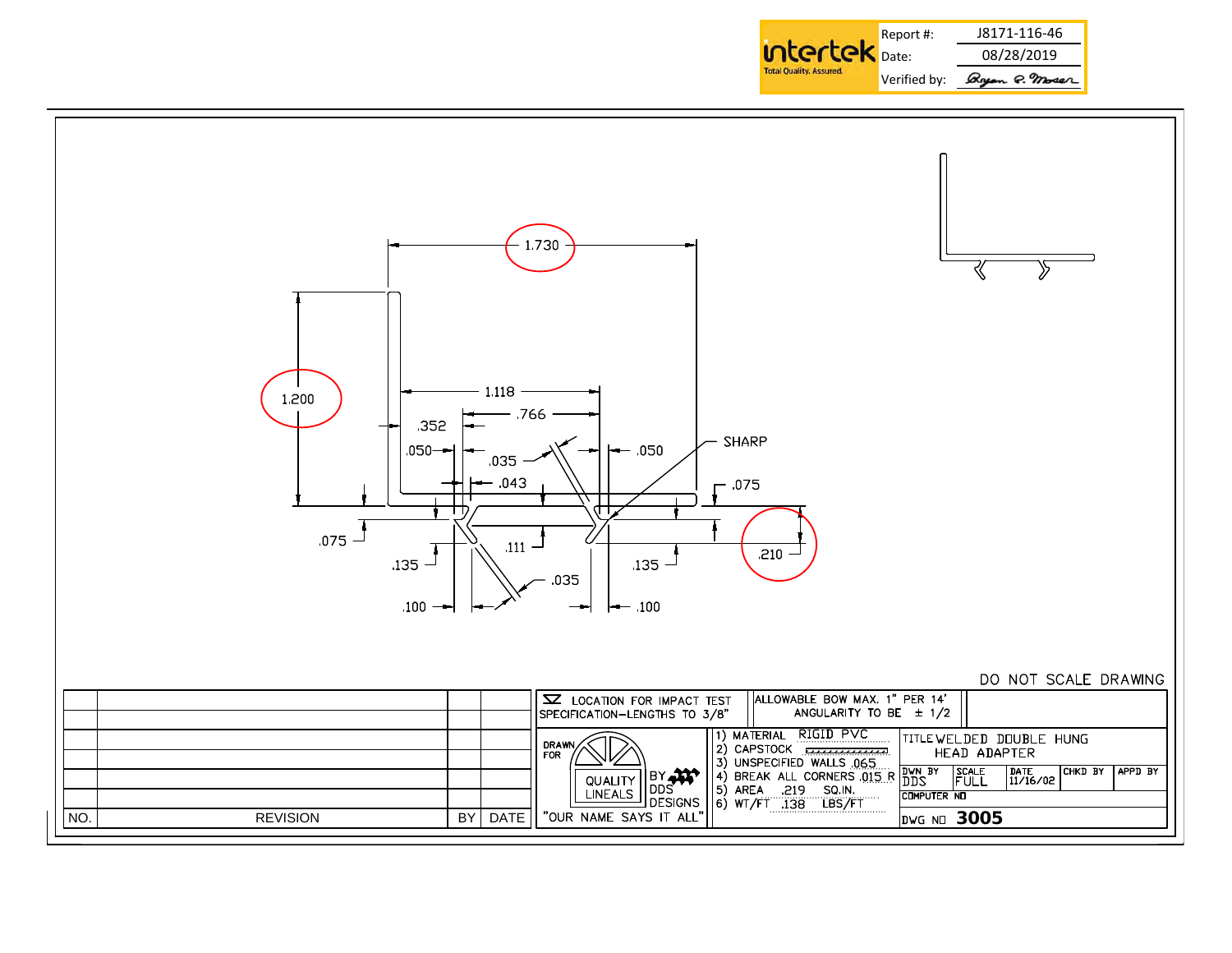

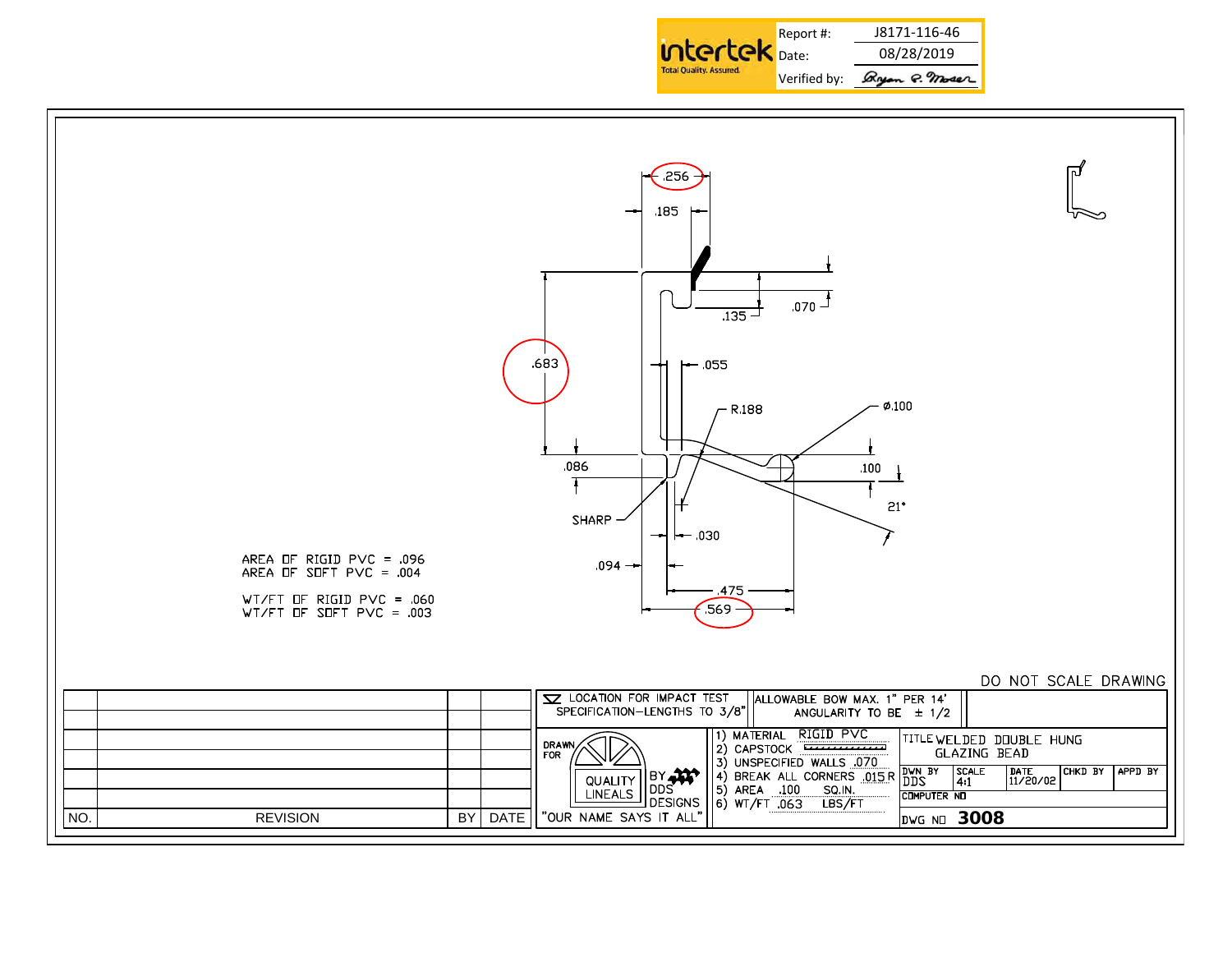

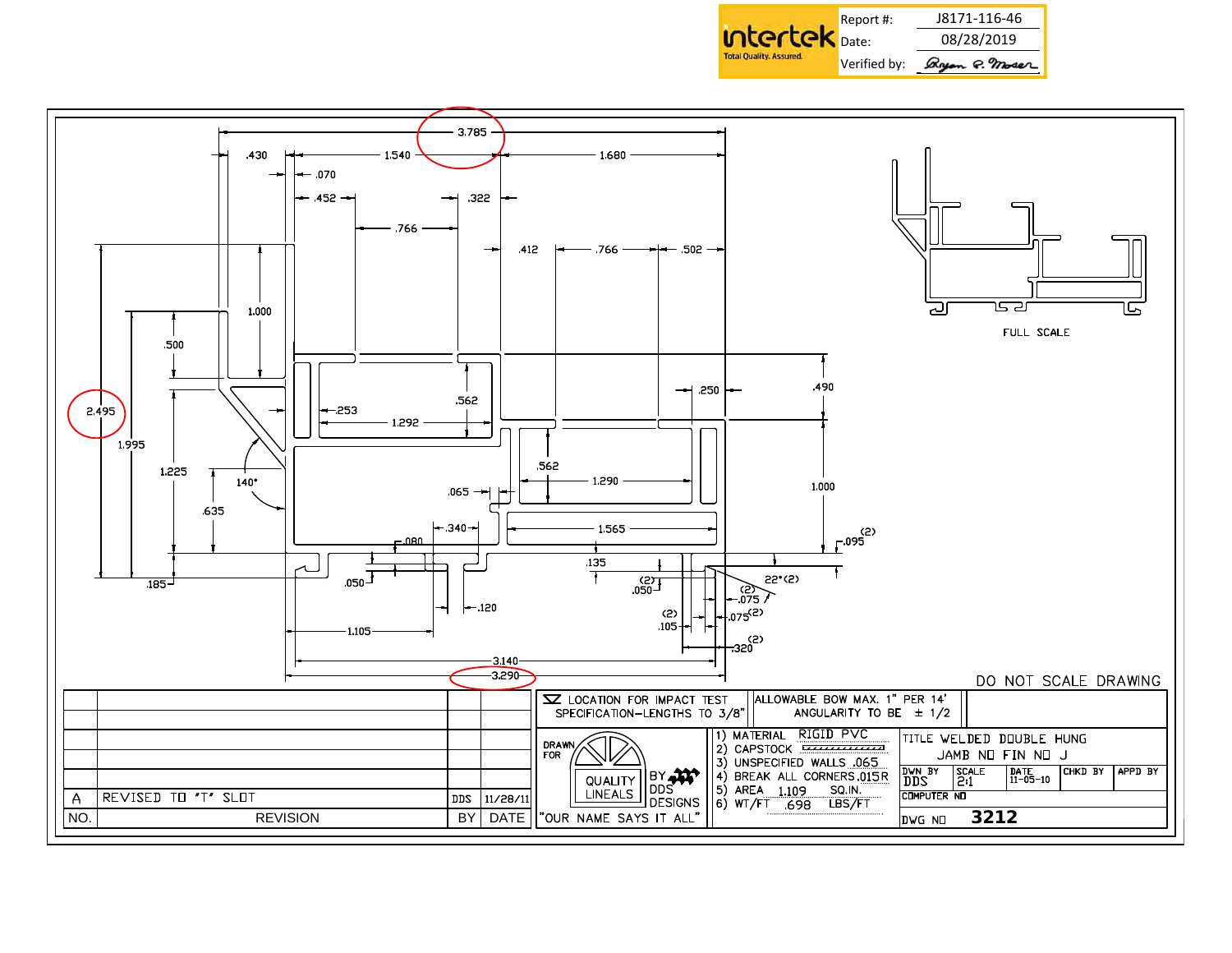

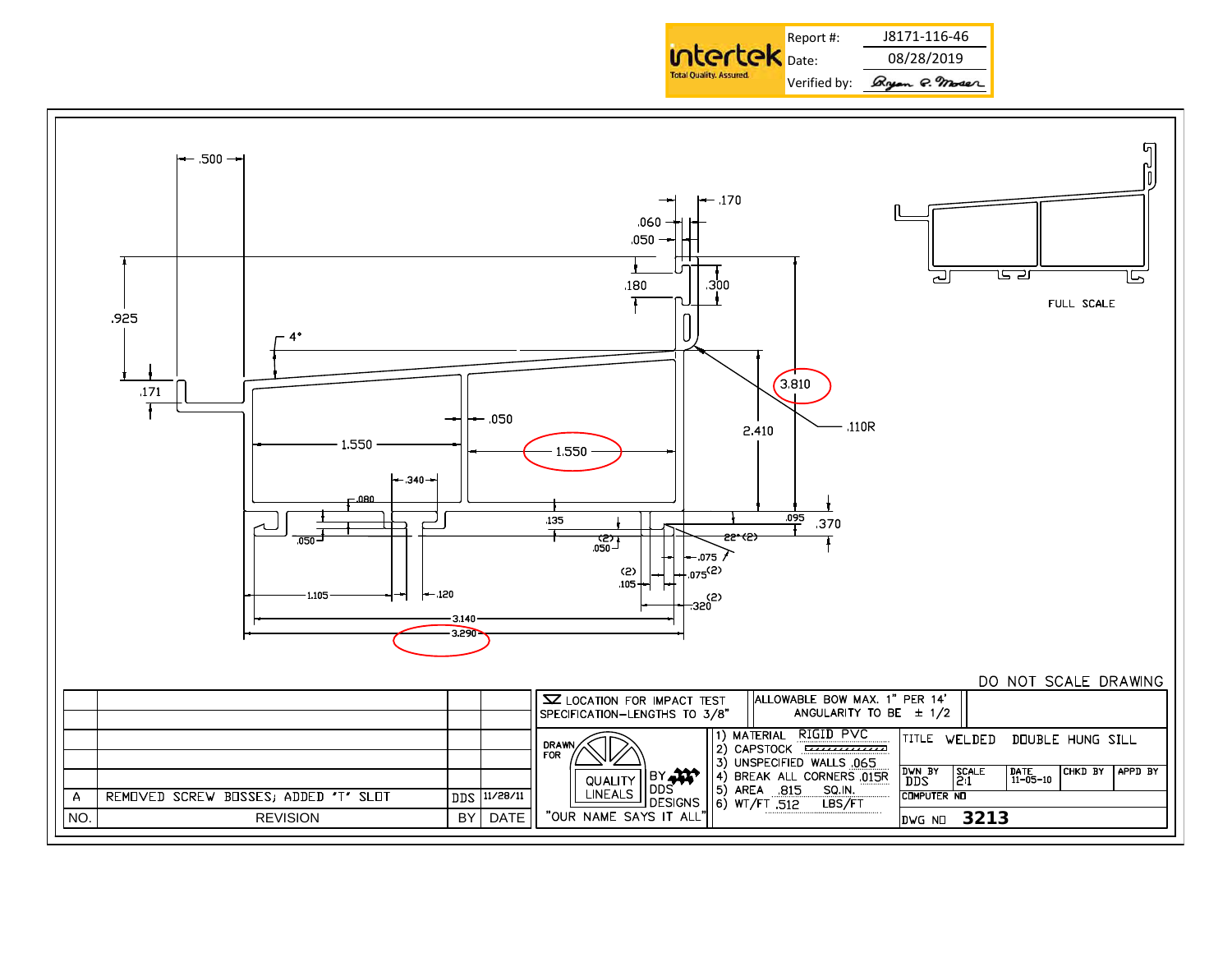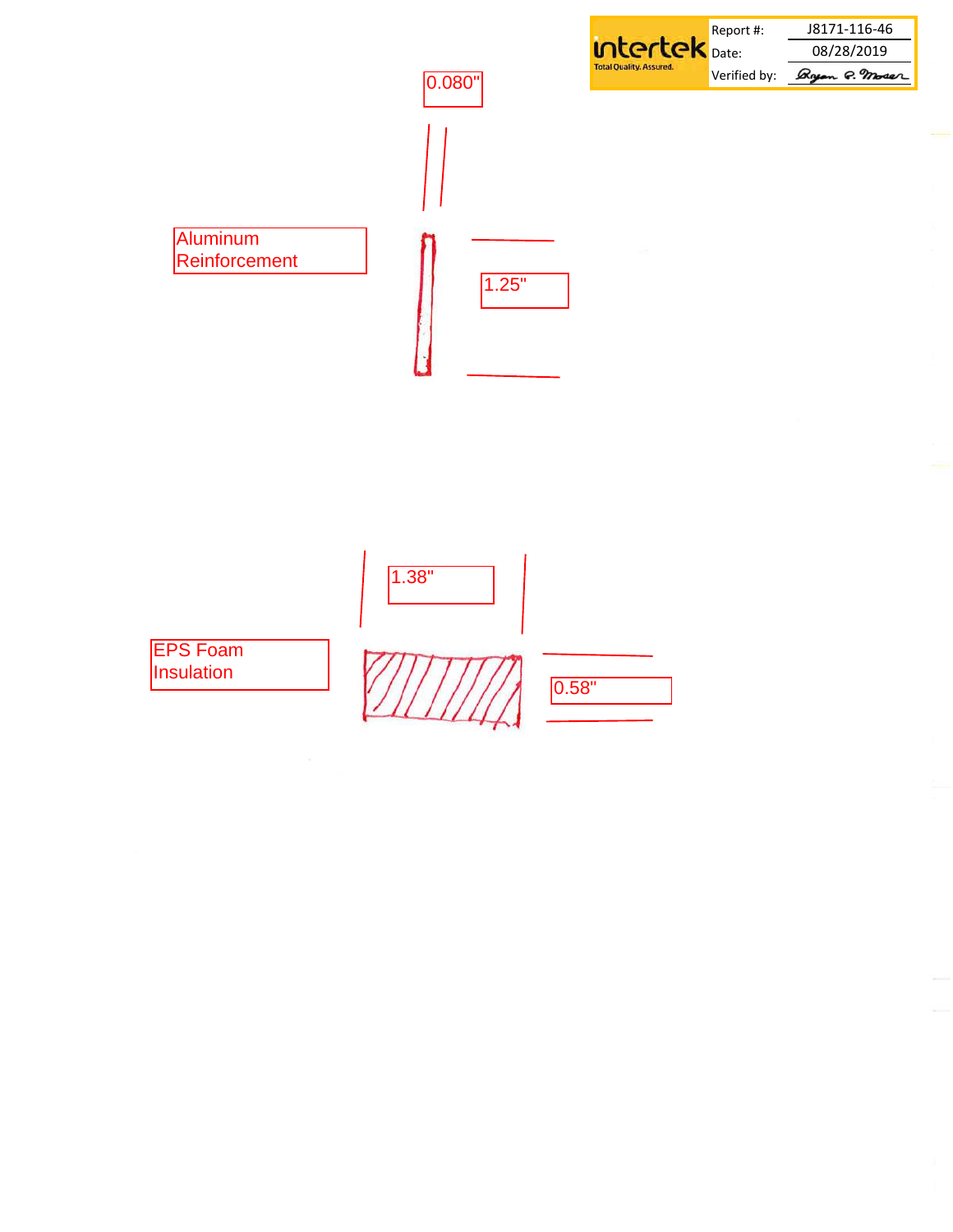